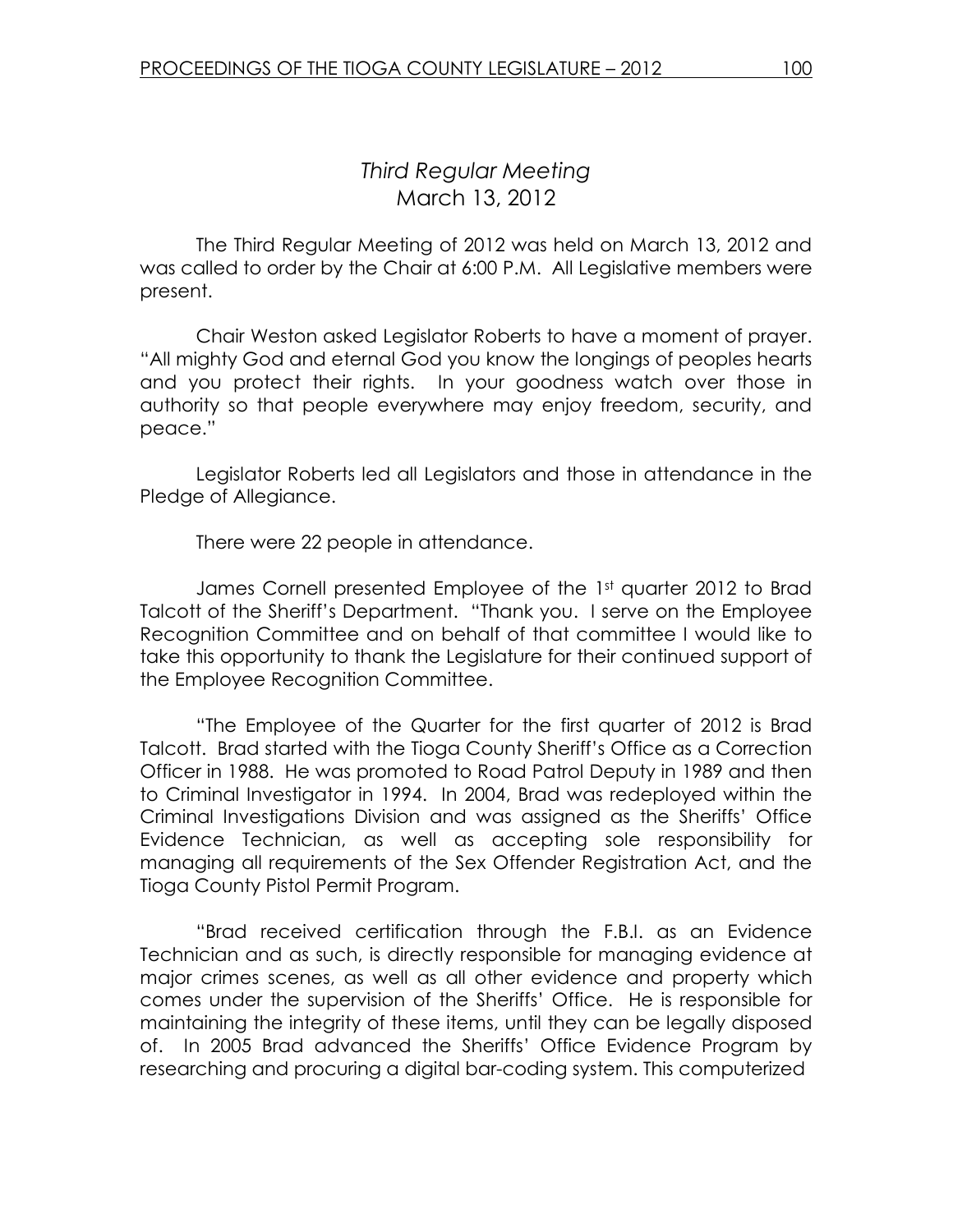system allows for more efficient transferring, monitoring and processing of thousands of pieces of evidence currently held at the Sheriffs' Office.

"Brad also oversees the Tioga County Pistol Permit program, which supports the Tioga County Court Judge in the issuance of handgun permits to private citizens within Tioga County. His responsibility for keeping the Sheriffs' Office compliant with the Sex Offender Registration Act requires him to keep track of more than one hundred registered Sex Offenders living within Tioga County.

"Brad is known for his calm, professional demeanor and is well respected by his co-workers. His professional experience and knowledge, matched with his exceptional attention to detail and interpersonal skills has earned him numerous commendations and respect throughout the law enforcement community.

"Brad currently resides in Tioga Center, where he lives with his wife Linda (of 25 years) and their five children. He has coached youth sports in the Tioga County area for 15 years, primarily football and wrestling. Brad says he enjoys family time and drag racing, and he and Linda have recently opened an antique business at their home."

 Legislator Marte Sauerbrey spoke. "This is a great day for the Tioga County Legislature to award Brad this award because your hard work and your dedication obviously has been recognized and you can see the respect of your peers by the great outpouring of support here. That is great. You do a good job, you work hard, and we appreciate it. The entire Legislature feels the same way and representing Public Safety I am especially proud."

 Sheriff Gary Howard spoke. "I want to make an apology to the Employee Recognition Committee, when I went over and spoke to about Bradley becoming employee of the quarter, I told them he had about 10,000 pieces of evidence and that is not really true and I apologize, it is just shy of 15,000 pieces of evidence. Evidence is a crucial part of the Sheriff's Office and Bradley does an outstanding job with it, from a license plate, DNA sample, all the way up to a car. The chain of evidence in a trial can throw the whole trial out the window and it is a start over. The District Attorney's Office has never said anything but good things about how our evidence is handled and that reflects directly upon Investigator Talcott.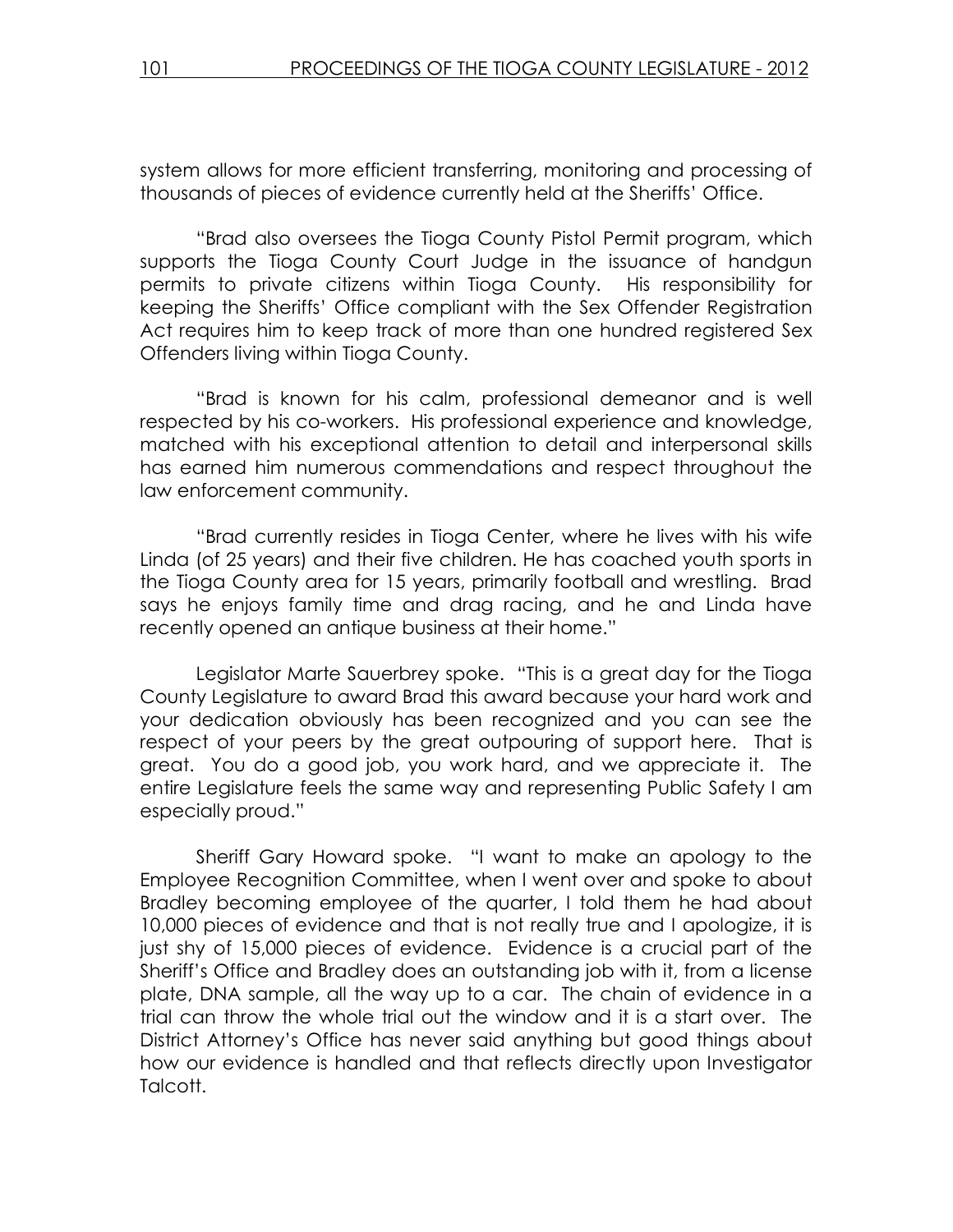"With the 100 sex offenders we have in the County that answer to him, that is a job in itself not counting the 15,000 pieces of evidence that he controls. Logging evidence in, getting it to the laboratory, getting it tested, getting it back, getting it to Court, testifying about it, all falls under Bradley. We will not even go into the pistol permits and the nuisance guns that he has to handle throughout the year. I cannot say enough. I was Bradley's immediate supervisor when I was in the Investigative Division. I relied on him all the time as I did all the men in the Criminal Division. As I told the Committee, Bradley needs no supervision. He comes in, he does his job, and I wish we had a whole room full of these guys like him."

 Brad Talcott spoke. "Thank you to the Legislature for giving us the floor and thank you for the support that you do give the Committee. First time being a recipient of it, I can tell you that it is nice to be recognized and I can tell you that there are hundreds of employees throughout the County that are deserving. With that being said, I really want to thank the members of the Sheriff's Office, Sheriff Howard, Undersheriff Jackson for really giving us a great place to work, a lot of leadership, and you do not do this without guidance and direction, and that just goes to show what type of leadership the Sheriff's Office does have. Thanks to everybody that helps me on a daily basis, this is not a one man show, I get a lot of help, and I do appreciate it from everybody. Thank you."

Chair Weston noted the following two recognition resolutions:

 There was a unanimous motion for the adoption of the following recognition resolution, seconded unanimously.

| REFERRED TO:         | <b>INFORMATION TECHNOLOGY COMMITTEE</b>                                                                                      |
|----------------------|------------------------------------------------------------------------------------------------------------------------------|
| RESOLUTION NO. 76–12 | RECOGNITION OF DAVID MAYO'S<br><b>YEARS OF SERVICE</b><br><b>INFORMATION TECHNOLOGY AND</b><br><b>COMMUNICATION SERVICES</b> |

WHEREAS: David Mayo began his career as a Computer Maintenance Technician on October 24, 1999; and

WHEREAS: Mr. Mayo has seen many changes within the Information Technology and Communication Services department within the 12 years with them and has grown with these changes; and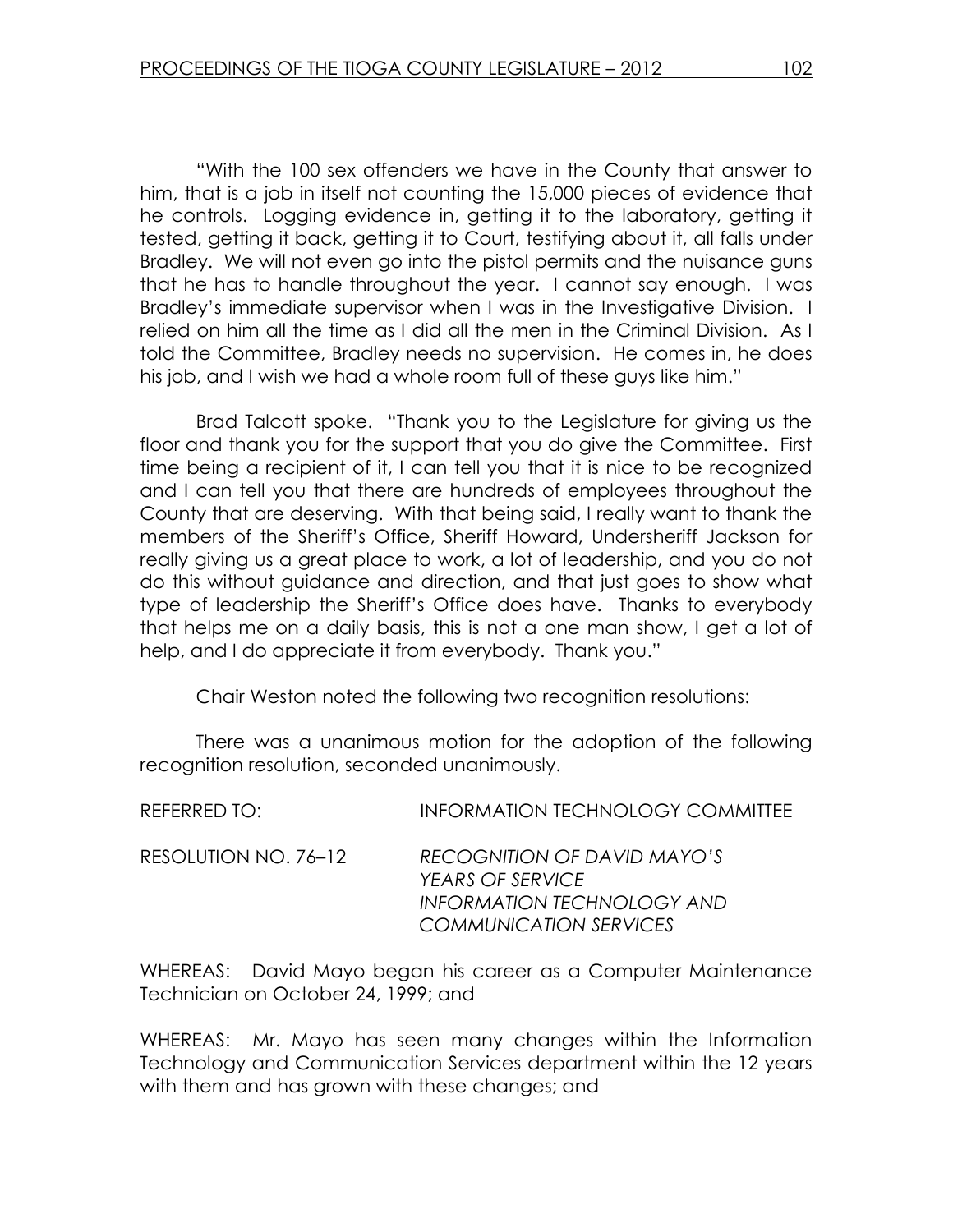WHEREAS: Mr. Mayo will retire on March 1, 2012; now therefore be it

RESOLVED: That the Tioga County Legislature, on its own behalf, as well as on behalf of the citizens of Tioga County, express sincere gratitude and recognize David Mayo for his 12 years of service to Tioga County; and be it further

RESOLVED: That this resolution be spread upon the minutes of this meeting and a certified copy be presented to this outstanding employee, David Mayo.

ROLL CALL VOTE

Unanimously Yes – Legislators Roberts, Sauerbrey, Standinger, Sullivan, Hollenbeck, Huttleston, Quinlan, Monell, and Weston.

No – None.

Absent – None.

RESOLUTION ADOPTED UNANIMOUSLY.

 There was a unanimous motion for the adoption of the following recognition resolution, seconded unanimously.

REFERRED TO: HEALTH & HUMAN SERVICES

RESOLUTION NO. 77-12 RECOGNITION OF DAVID ROLLS' YEARS OF SERVICE PUBLIC HEALTH

WHEREAS: David Rolls began his career as a Public Health Technician in the Environmental Health Department on March 14, 1988. He was promoted to Public Health Sanitarian on February 14, 1994, the position he held until his retirement; and

WHEREAS: In 2001 David was honored as County Employee of the Second Quarter by his peers in Tioga County; and

WHEREAS: In 2010 David was honored as Team Member of the First Quarter by his peers in the Tioga County Health Department; and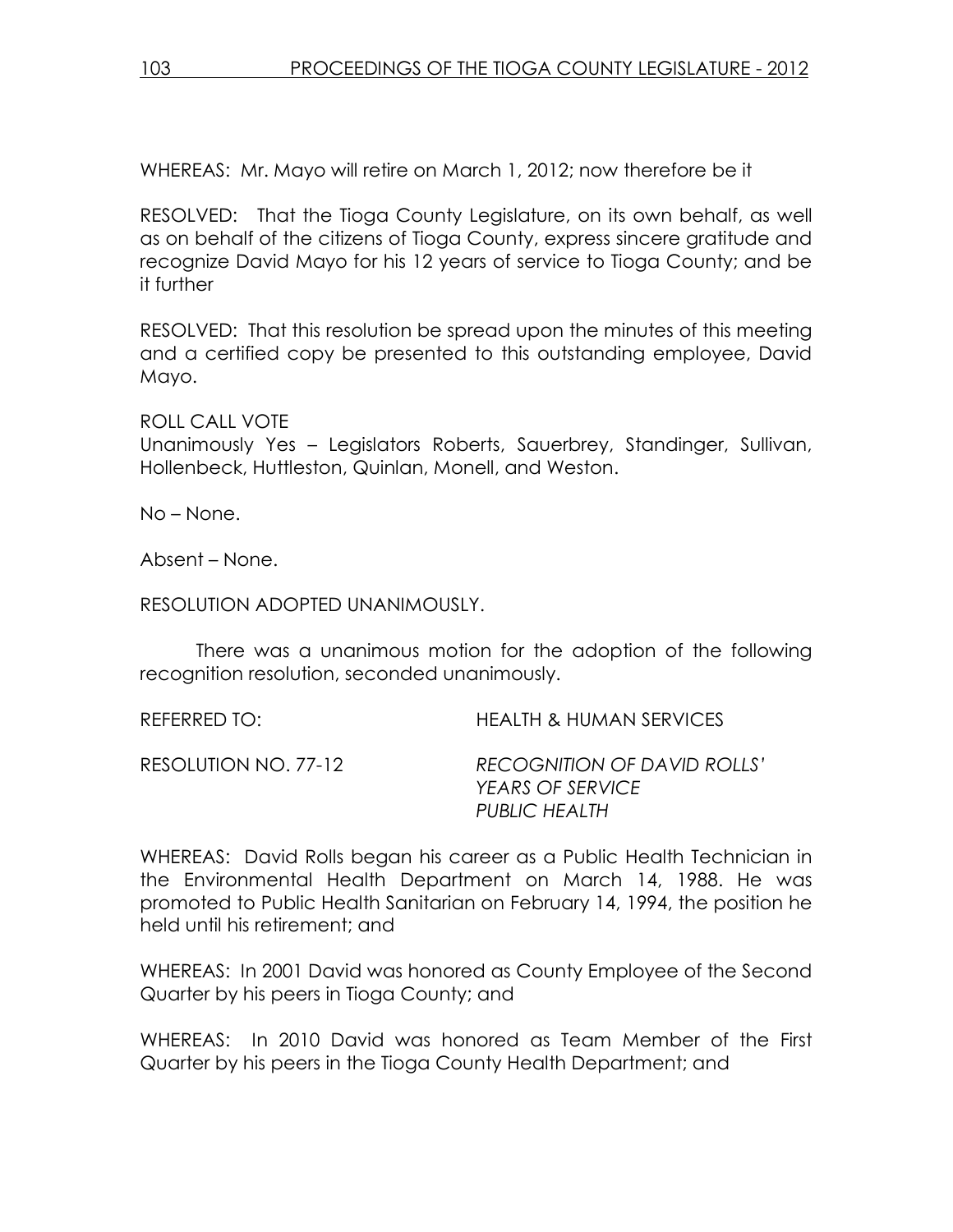WHEREAS: In August of 2011 David was honored as the 2011 Public Health Works Honor Roll Winner through New York State Department of Health; and

WHEREAS: Mr. Rolls has been extremely dedicated, loyal and professional in the performance of his duties and responsibilities during the past 24 years in the Public Health Department. He has earned the respect of his colleagues and peers throughout Tioga County; and

WHEREAS: Mr. Rolls retired on March 2, 2012; therefore be it

RESOLVED: That the Tioga County Legislature, on its own behalf, as well as on behalf of the citizens of Tioga County, express sincere gratitude and recognize David Rolls for his 24 years of service to Tioga County; and be it further

RESOLVED: That this resolution be spread upon the minutes of this meeting and a certified copy be presented to this outstanding employee, David Rolls.

ROLL CALL VOTE

Unanimously Yes – Legislators Roberts, Sauerbrey, Standinger, Sullivan, Hollenbeck, Huttleston, Quinlan, Monell, and Weston.

No – None.

Absent – None.

RESOLUTION ADOPTED UNANIMOUSLY.

The list of audited bills was submitted and is summarized as follows:

| Code  | Description                       | Equipment Expense |
|-------|-----------------------------------|-------------------|
| A1010 | Legislative Board                 | 104.03            |
| A1165 | <b>District Attorney</b>          | 3,422.56          |
| A1170 | Public Defender                   | 2,330.59          |
| A1172 | <b>Assigned Counsel</b>           | 39,141.06         |
| A1185 | <b>Medical Examiners/Coroners</b> | 1,853.06          |
| A1325 | Treasurer                         | 1,321.50          |
| A1355 | Assessments                       | 2,865.00          |
| A1362 | Tax Advertising and Expenses      | 4,500.47          |
| A1410 | <b>County Clerk</b>               | 528.20            |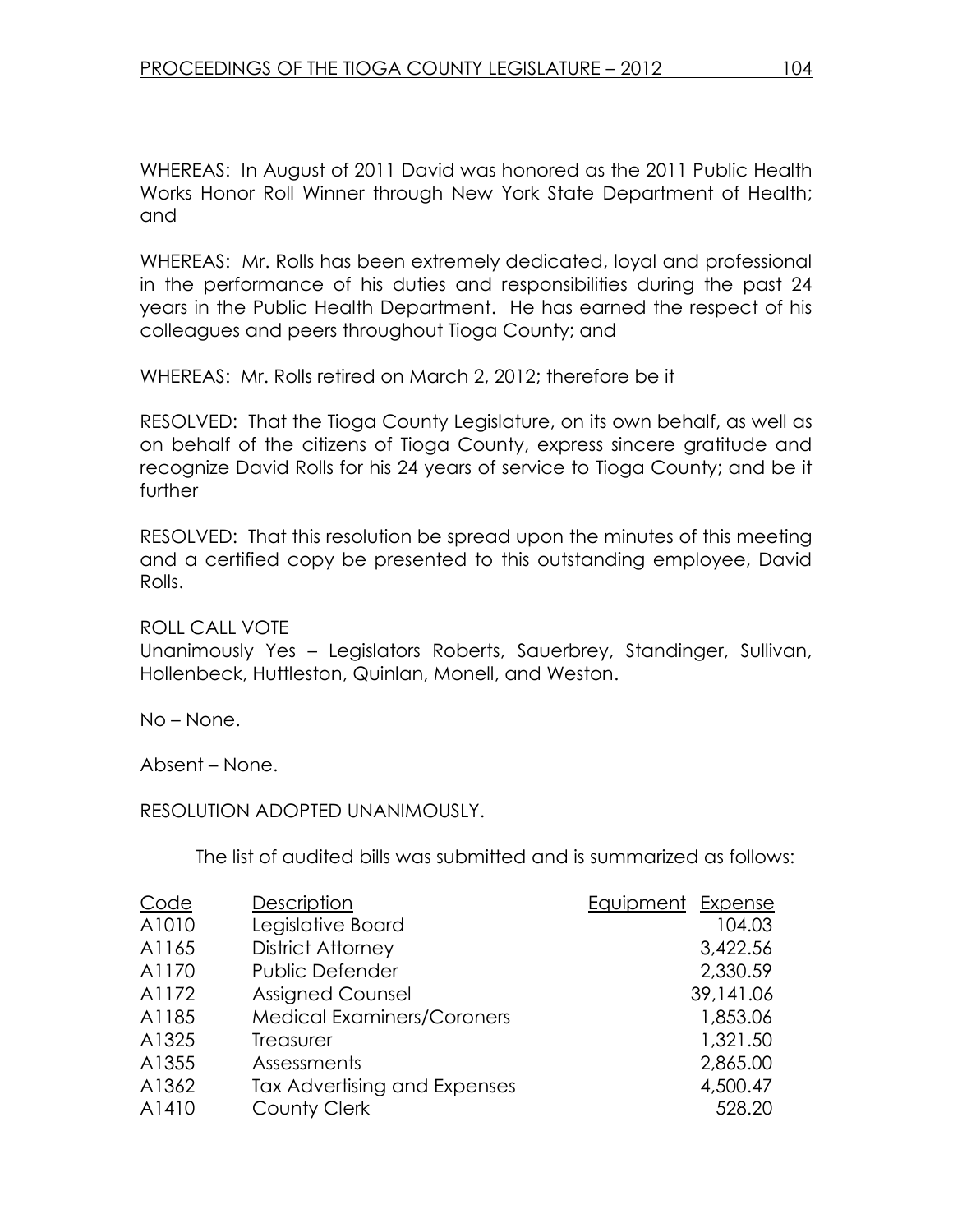| A1411 | Department of Motor Vehicles          |        | 79.76        |
|-------|---------------------------------------|--------|--------------|
| A1420 | Law                                   |        | 1,145.54     |
| A1430 | Personnel                             |        | 6,908.83     |
| A1450 | Elections                             |        | 111.35       |
| A1460 | Records Management                    |        | 267.32       |
| A1490 | <b>Public Works Administration</b>    |        | 398.33       |
| A1620 | <b>Buildings</b>                      |        | 45,981.22    |
| A1621 | <b>Buildings</b>                      |        | 12,558.35    |
| A1680 | Information Technology                |        | 53,830.03    |
| A2490 | <b>Community College Tuition</b>      |        | 755.00       |
| A2960 | <b>Education Handicapped Children</b> |        | 215,703.60   |
| A3020 | Public Safety Comm E911 System        | 277.33 | 17,816.32    |
| A3110 | <b>Sheriff</b>                        | 564.59 | 18,253.17    |
| A3140 | Probation                             |        | 612.72       |
| A3146 | Sex Offender Program                  |        | 9,240.00     |
| A3150 | Jail-Annex                            |        | 44,993.19    |
| A3315 | Special Traffic Programs              |        | 1,001.43     |
| A3410 | Fire                                  |        | 4,319.27     |
| A3640 | <b>Emergency Mgmt Office</b>          |        | 572.61       |
| A4010 | <b>Public Health Nursing</b>          |        | 33,035.57    |
| A4011 | <b>Public Health Administration</b>   |        | 3,562.03     |
| A4012 | <b>Public Health Education</b>        |        | 213.51       |
| A4042 | Rabies Control                        |        | 812.38       |
| A4044 | Early Intervention                    |        | 36,953.93    |
| A4053 | Preventive/Primary Health Services    |        | 302.02       |
| A4054 | <b>Preventive Dental Services</b>     |        | 213.67       |
| A4062 | Lead Poisoning Program                |        | 36.98        |
| A4064 | <b>Managed Care-Dental Services</b>   |        | 2,963.19     |
| A4070 | <b>Disease Control</b>                |        | 1,569.66     |
| A4090 | <b>Environmental Health</b>           |        | 778.94       |
| A4210 | Alcohol and Drug Services             |        | 4,163.27     |
| A4211 | Council on Alcoholism                 |        | 10,990.34    |
| A4309 | Mental Hygiene Co Admin               |        | 10,267.36    |
| A4310 | <b>Mental Health Clinic</b>           |        | 177, 193. 17 |
| A4315 | <b>Mental Retardation</b>             |        | 621.24       |
| A4320 | <b>Crisis Intervention Services</b>   |        | 39,389.39    |
| A4321 | Intensive Case Management             |        | 1,483.65     |
| A4333 | Psycho Social Club                    |        | 3,615.93     |
| A6010 | Social Services Administration        |        | 64,009.70    |
| A6422 | Economic Development                  |        | 771.04       |
| A6610 | Sealer Weights & Measures             |        | 105.40       |
| A7180 | Snowmobile Grant Program              |        | 30,527.00    |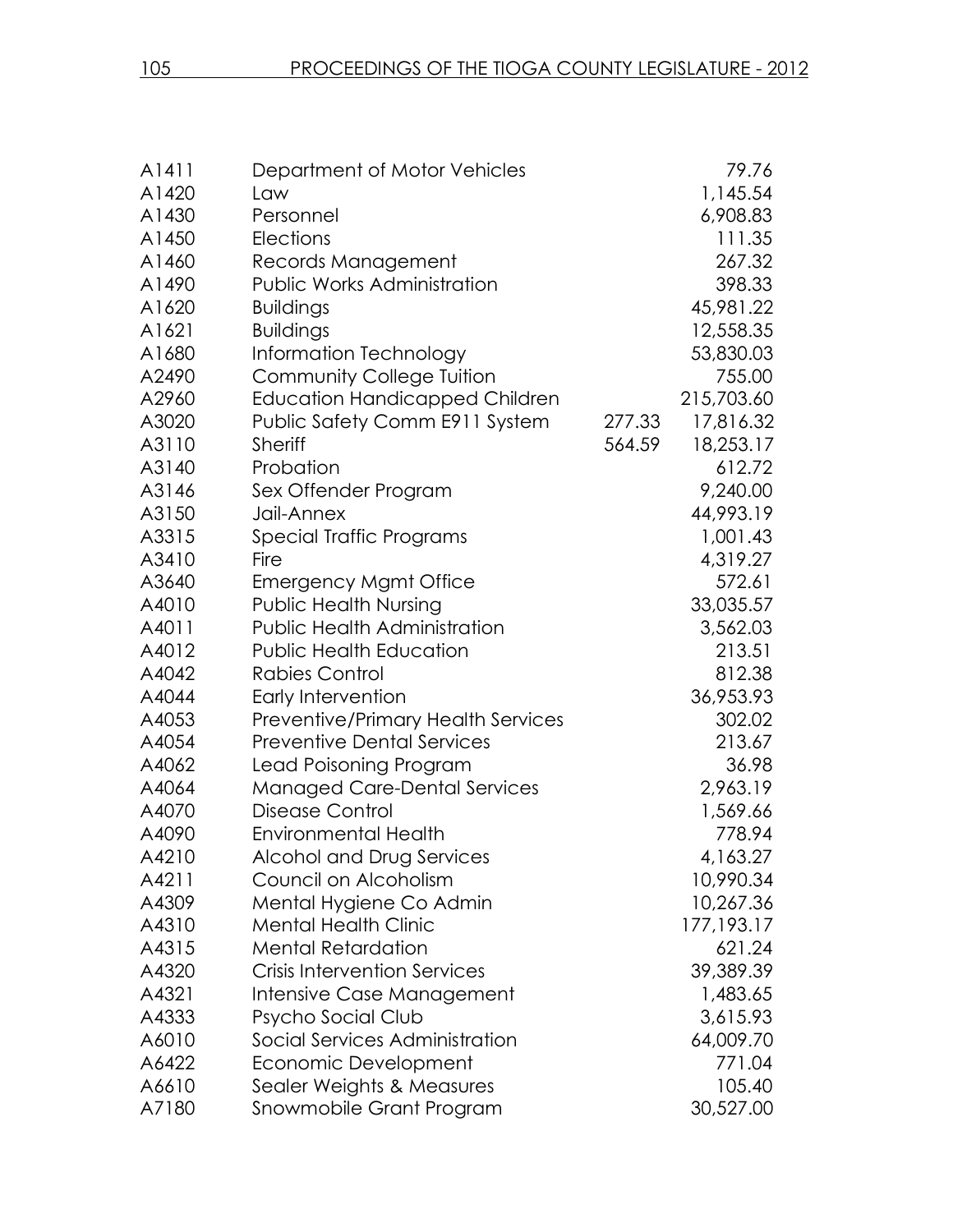| A8020               | Planning                            | 426.10         |
|---------------------|-------------------------------------|----------------|
| A8025.41            | Regional Planning 7-County Board    | 10,000.00      |
| A9060               | <b>Health Insurance</b>             | 3,929.40       |
| <b>SOLID WASTE</b>  |                                     | 90,936.38      |
|                     | <b>SPECIAL GRANT FUND</b>           | 9,370.95       |
|                     | LIABILITY INSURANCE FUND            | 2,936.50       |
| <b>COUNTY ROAD</b>  |                                     | 59,731.39      |
| <b>CAPITAL FUND</b> |                                     | 314,272.44     |
|                     | <b>CONSOLIDATE HEALTH INSURANCE</b> | 124,696.61     |
| SELF-INSURANCE      |                                     | 124,937.00     |
| <b>GRAND TOTAL</b>  |                                     | \$1,656,272.57 |

Legislator Roberts made a motion to approve the minutes of February 14, 2012, seconded by Legislator Hollenbeck, and carried.

Chair Weston made the following appointments:

 Tioga County Corrections Association Union Legislator Sullivan Legislator Monell Sheriff Howard Personnel Officer O'Rourke Legal Rep from Roemer, Wallens, Gold & Mineaux LLP

 Tioga County Law Enforcement Union Legislator Sullivan Legislator Monell Sheriff Howard Personnel Officer O'Rourke Legal Rep from Roemer, Wallens, Gold & Mineaux LLP

Committee meeting reports are on file in the Legislative Clerk's Office and may be procured there by any interested person.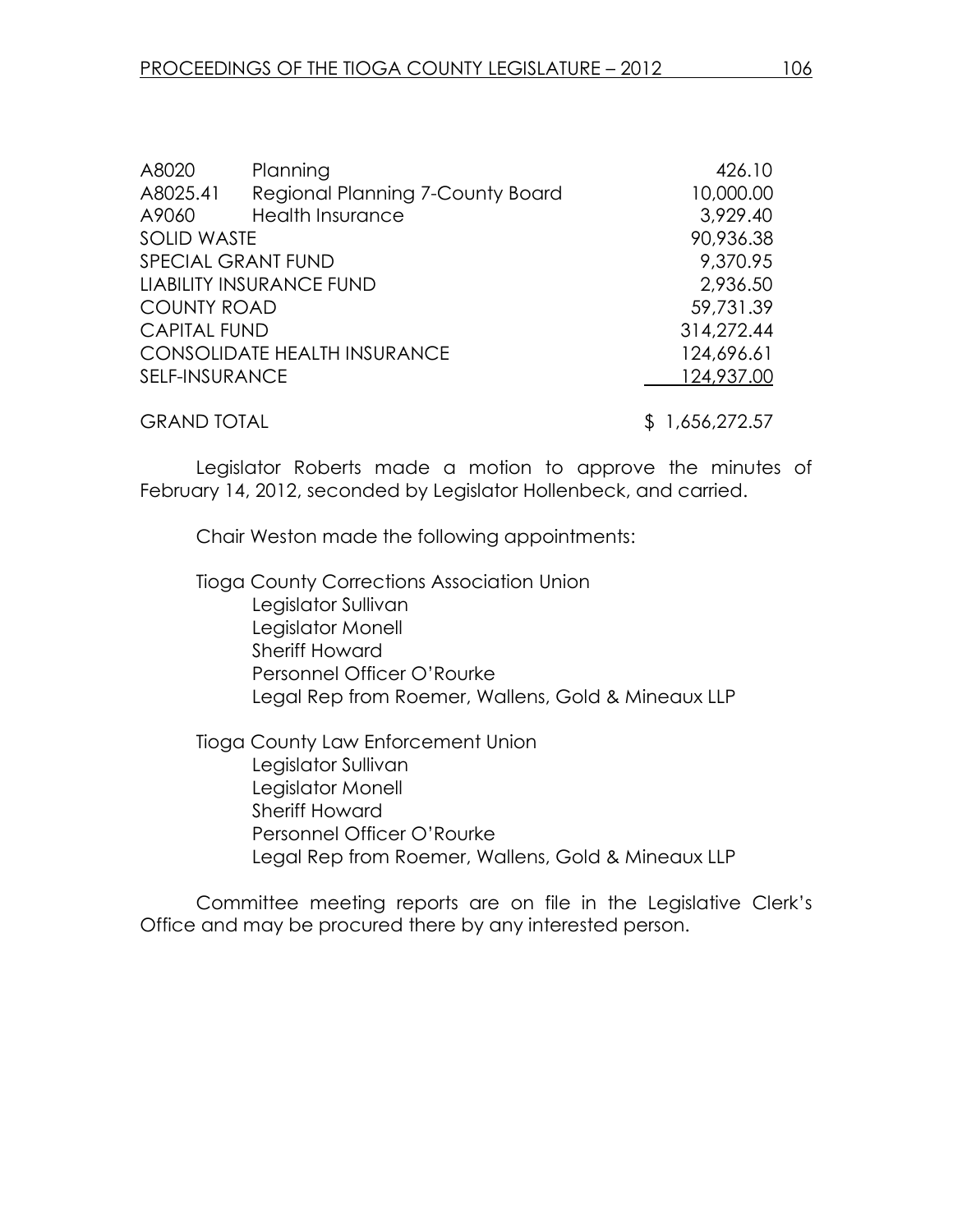Chair Weston gave the State of the County Address:

## **STATE OF THE COUNTY 3/1/2012**

# **What's happening in Tioga County— The Good and the Bad**

# Let's start with **THE BAD** and save the Good for last.

 By far, the most devastating event that occurred in 2011 was the September flood. In rough figures, the potential impact of this event to the County budget could be a \$4 million dollar deficit, if no financial assistance from FEMA, the Federal Emergency Management Agency, or SEMO, the State Emergency Management Office, is forthcoming. The best funding scenario would be a 75% reimbursement, or \$3 million dollars from FEMA, and 25% reimbursement or \$1 million dollars from SEMO. I'm afraid that the truth lies somewhere in between.

 The FEMA reimbursement is dependent on the acceptance of required documents called Project Worksheets (PW's). These documents list the scope of work performed and the costs that the County incurred for flood damages. The Heads of the County Departments are responsible for compiling this information. If the PW's survive the scrutiny of the Federal government representatives, we would be eligible to receive up to 75% of our total costs.

 Whereas in the 2006 flood the County received a 25% reimbursement from SEMO, it appears that SEMO will only provide 12.5% of the total loss for the 2011 flood. This would leave the County to pay the remaining 12.5% of our loss, or approximately \$500,000 - \$600,000. If the State provides nothing, we would have to pay \$1 million out of pocket, which would mean an increase of  $5.5 - 6\%$ on our tax levy. By law our current tax levy increase is capped by NYS at 2%. Any amount above that 2% would have to be taken from our fund balance, which would further deplete our reserves. At this point in time, the state has not reimbursed us for any of our costs.

 The following are **POINTS OF INFORMATION** regarding Tioga County in 2011 **WORTHY OF NOTE**: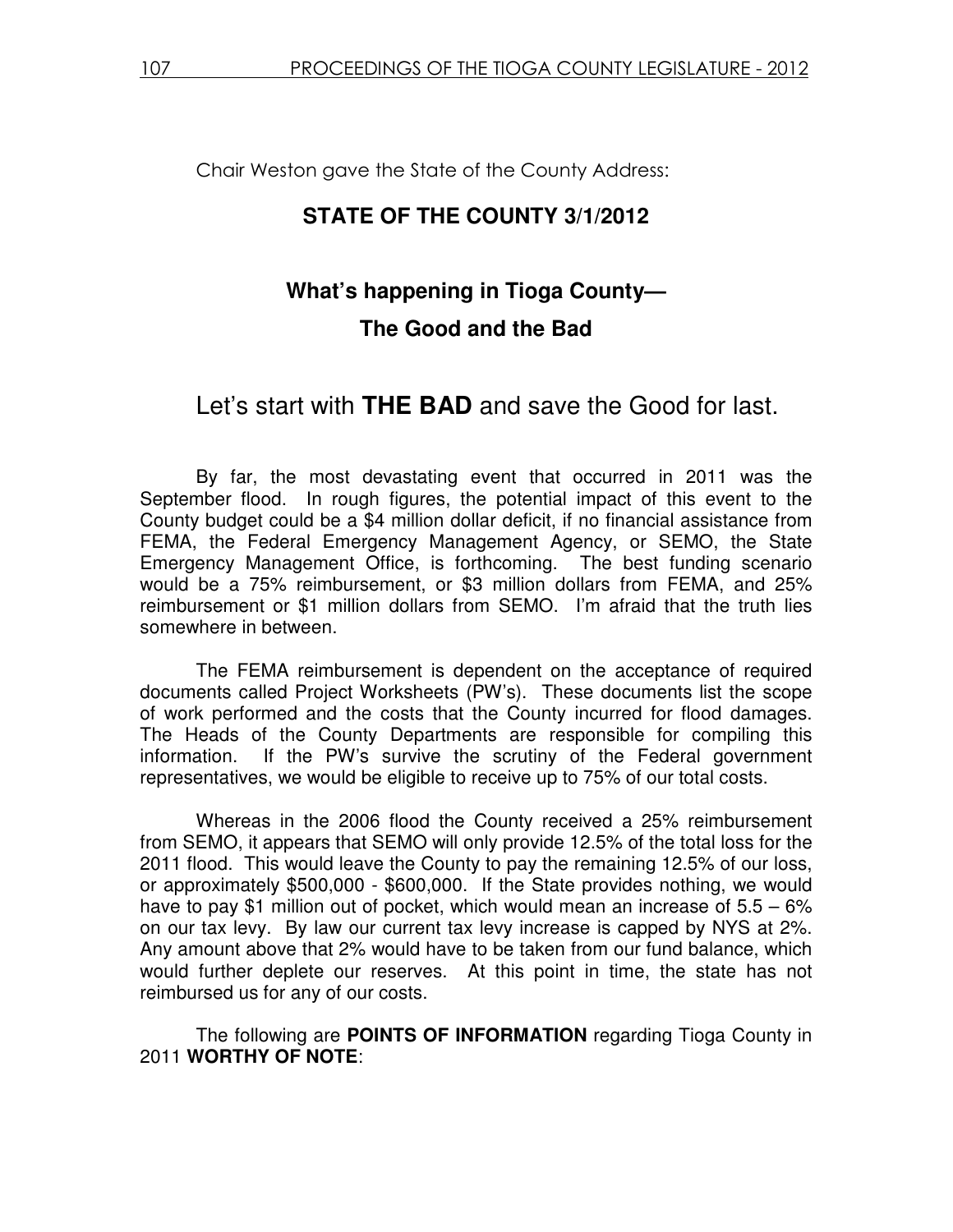- Mandates from the State are responsible for consuming an increasing proportion of county budget and are a major contributor to increases in county property taxes. Nine major mandates consume over 90 percent of a typical county's property tax levy. These include Medicaid, Early Intervention, Special Education Pre-School, Pensions, Probation, Indigent Defense, Youth Detention, Safety Net, and Child Welfare. In 2012, those 9 mandates will consume \$65 million of our \$72 million dollar budget.
- For example, retirement costs to the County for 2011 were \$2.7 million. The projected number for 2012 is \$3.2 million.
- The Medicaid mandate alone will cost Tioga County taxpayers \$8.3 million in 2012 which is up \$285,000 from 2011.

Although less dramatic, the following are just 3 examples of situations that have also impacted Tioga County residents.

- The 10 year census numbers resulted in local reapportionment. Unfortunately the County lost 659 residents. However, through the efforts of the GIS and our attorney, we avoided redistricting, a much more extensive and expensive process.
- $\cdot$  The flood of September 2011 was devastating to the Real Property Tax Office, one of the departments that was hardest hit, as they were located in the basement of the County Clerk's Office and the majority of records were heavily damaged.
- The cost of curbside recycling to the taxpayers for 2011 was \$602,160.00.

However, **ALL IS NOT GLOOM AND DOOM** on the County horizon.

- The Governor's Budget includes mandate relief items that will be phased in, and which consist of eliminating the current 3% annual increase in the local share of Medicaid. After that 3-year phase in, Tioga County's estimated annual savings will be \$250,000. It will be interesting to see how the State will fund this self-imposed mandate.
- Pension reform is one of the state's priorities, and it would relieve us of burdensome increasing costs.
- The majority of County employees have switched to a high-deductible health plan effective February 1, 2012, providing for a significant savings in premiums for years to come.
- Distribution of Video Lottery Terminal Aid for 2012 will be approximately \$183,000.
- Medicaid recoveries from accident settlements, estates, and liens totaled \$274,367. The total of local revenues and recoveries was \$1.1 million.
- The Child Support Enforcement Unit collected \$5.5 million for the children in Tioga County.
- The number of DWI arrests decreased 15.5% for 2010.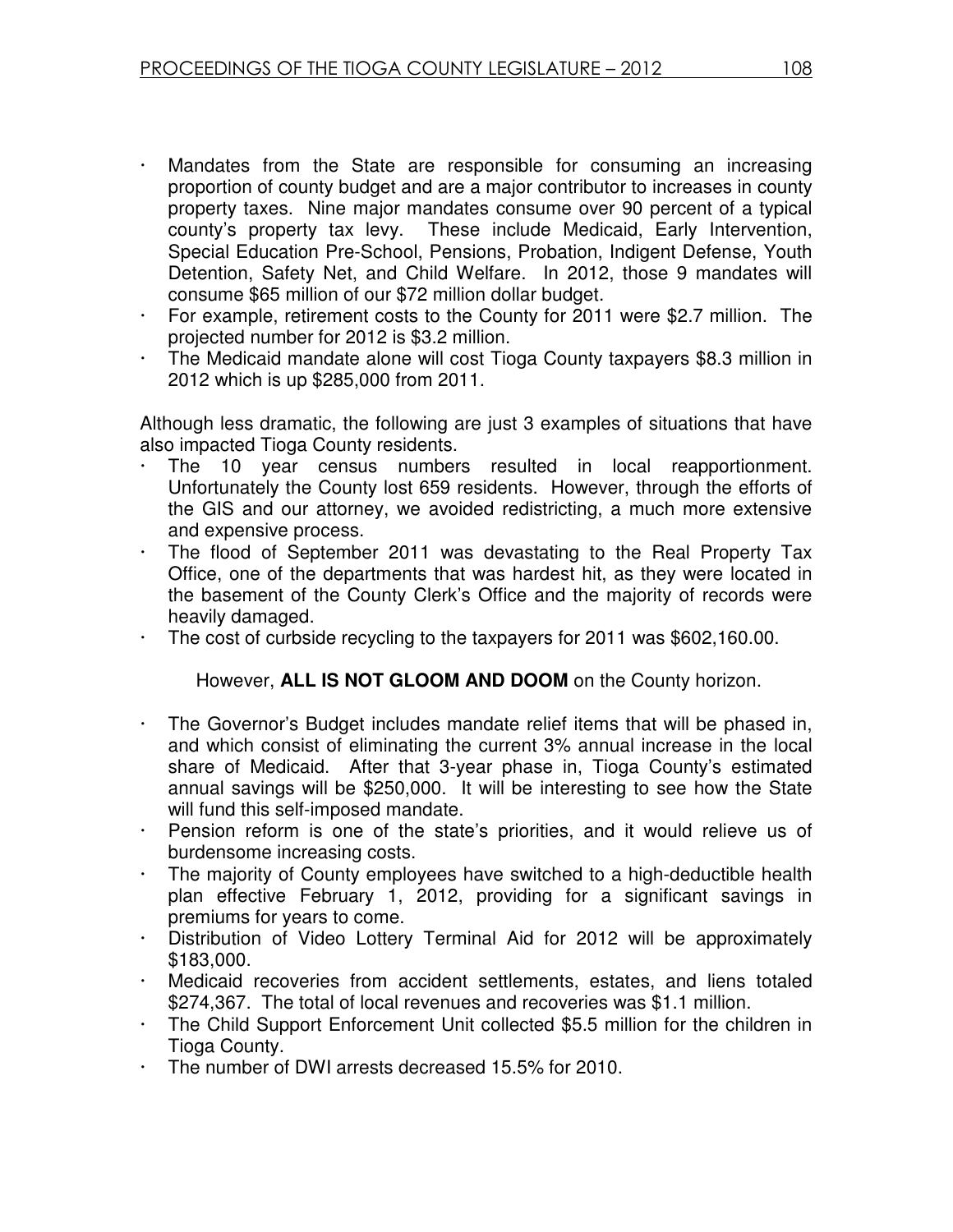- The County Clerk collected fees of \$6.0 million. Of that, \$4.3 million went to NYS and \$1.6 million stayed in Tioga County. Our campaign to encourage County residents to send DMV registration payments to the County netted an increase of \$4,256 over one year.
- Information Technology applied for and received a grant of \$46,416 for the County Clerk to perform back-filing activities.
- The Barton Transfer Station was severely flooded in September 2011, and due to that damage, as well as declining tonnages, and three consecutive years of loss, it was decided to close the facility and put it out to bid. Bids were received and a resolution will be forthcoming to accept the highest responsible bid. The sale saved the County money, put a \$172,000 property back on the tax roles, and the new owner has indicated that the station will continue with the same services.
- At no cost to the County, the  $4<sup>th</sup>$  annual tire and scrap metal collection program was held in 2011, with the participation of the Towns of Barton, Owego, Spencer, and Tioga. This program resulted in the collection of 6000 tires off the rim, and it removed eyesores from our environment. We appreciate the generosity of Upstate Shredding for absorbing the cost.
- The Guthrie Clinic broke ground on a new multi-million dollar facility on Route 38, next to the Health and Human Services Building.
- Taylor Garbage has begun construction of a new recycling facility in Apalachin.
- Central New York Oil & Gas completed a \$30 million dollar gas compression station in Owego.
- Infrastructure was installed in Nichols to service a planned Army Reserve Center that is expected to start construction in the spring of 2012. This center will hire 12 full-time employees and will result in 150 people per week who will patronize our motels and restaurants.
- Tioga Downs constructed a sewage treatment facility to upgrade their property. The prospect of the addition of gaming tables will help solidify plans for a conference center.
- A \$441,000 grant was administered by Economic Development to enhance streetscape in our County seat, and to assist 12 property owners with property improvements.
- An independent auditing firm delivered a clean audit opinion with no issues regarding the 2010 County financial statements.
- 2011 County Sales Tax collections grew by 8.9% in 2011 to \$19 million. \$4.9 million of that was distributed to the towns and villages.
- Our Community College costs were down by \$240,000 in 2011.
- The Treasurer's Office netted over \$900,000 in delinquent tax enforcement operations.
- 22 properties were sold at the tax auction sale with a surplus of \$249,000.
- The Sheriff's Department operational costs came in under budget by approximately 2%. Revenues finished 13% above our goal at \$587,822.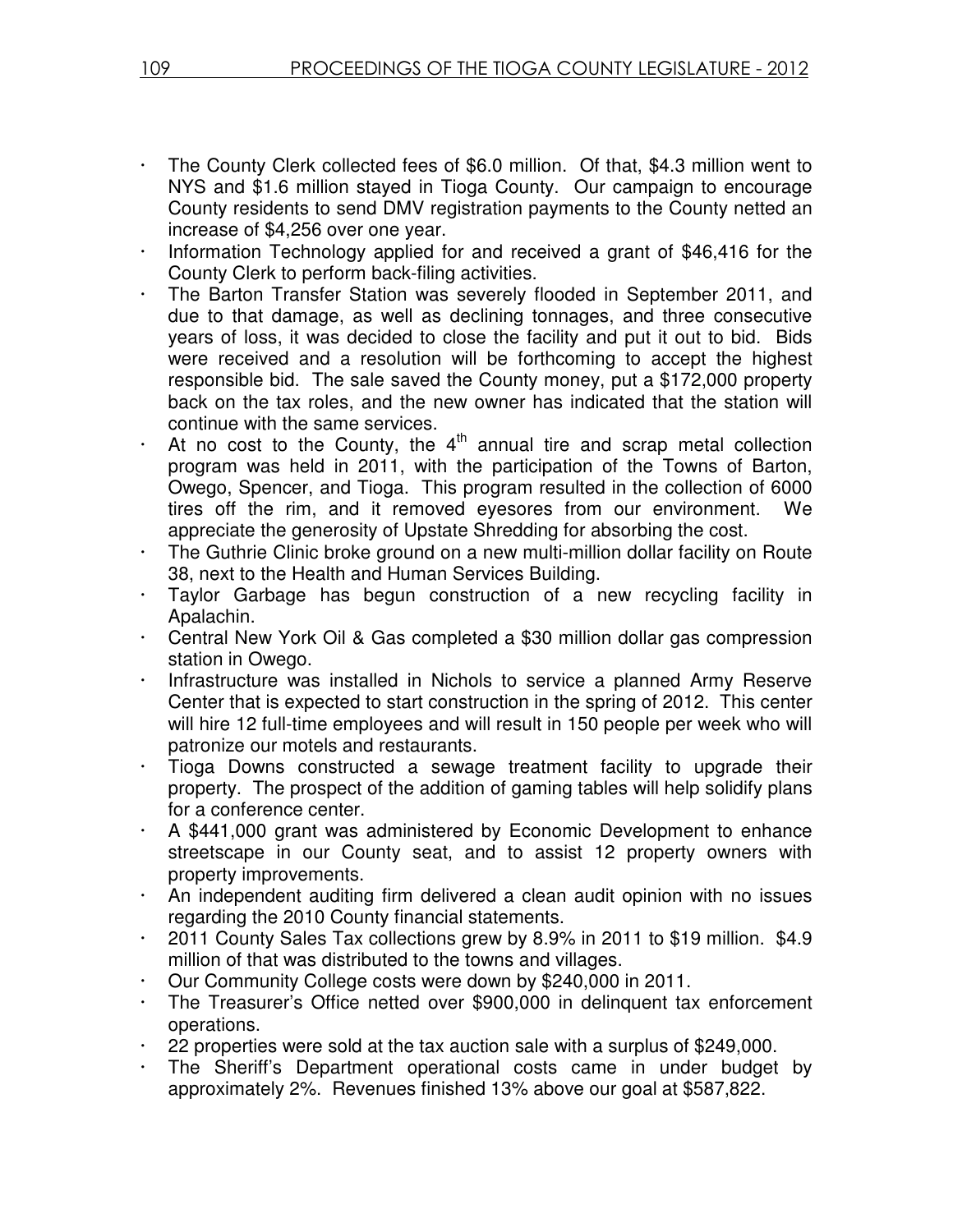- Economic Development applied for and received a \$500,000 Community Recovery Fund to assist businesses in rebuilding from the flood.
- A savings of \$677,000 was accomplished by the 2011 continuation of our hiring freeze and by increasing the hiring delay to 90 days.
- In 2011, the County unemployment rate decreased by  $\frac{1}{2}$  % compared to 2010.

 It is always encouraging to focus on the **HIGHLIGHTS** of our year, and the following are but a few examples of them.

- The Law Department reviewed 240 contracts for 2011, worked with Personnel and the negotiating team on the CSEA contract, which was ratified on December 29, 2011.
- The County Attorney and Budget Officer spent massive hours due to the flood on addressing issues related to insurance and FEMA, document restoration, preparation of RFP's for consulting services, sale of the Barton Transfer Station, and updating the Tioga County All Hazard Mitigation Plan. Thanks to the Law office for stellar work!
- Floyd Hooker Foundation provided over \$340,000 in funding to youth programs that were impacted by September's flooding.
- The Emergency 911 Communications Center received 17,601 E911 calls, up nearly 19% from 2010, and they dispatched 56,025 calls-for-service, and increase of 5%.
- The ATI Weekend Work Program performed more than 4,616 man-hours of labor throughout the County during 2011.
- The Fire Bureau was significantly instrumental during the flood event by assisting the County Fire Service in the EOC for a total of 648 hours during a 2-week period; four local fire departments were assisted by 95 units manned by 322 firefighters from 25 counties throughout NYS in a 72-hour deployment.
- The Department of Environmental Health was instrumental in getting the public water systems up and running after the flood. That was closely followed by the inspection of all food service establishments that had also been affected.

Any attempt to give credit to all of those who are deserving of recognition is futile, and I apologize to those who are not included in this summary.

Looking to the future, I would like to share some of our **2012 Goals**:

- The delivery of \$500,000 to nearly 60 businesses in flood recovery assistance will be administered by Economic Development
- Important services to the County will be maintained in spite of limited revenues imposed by the 2% Property Tax Cap.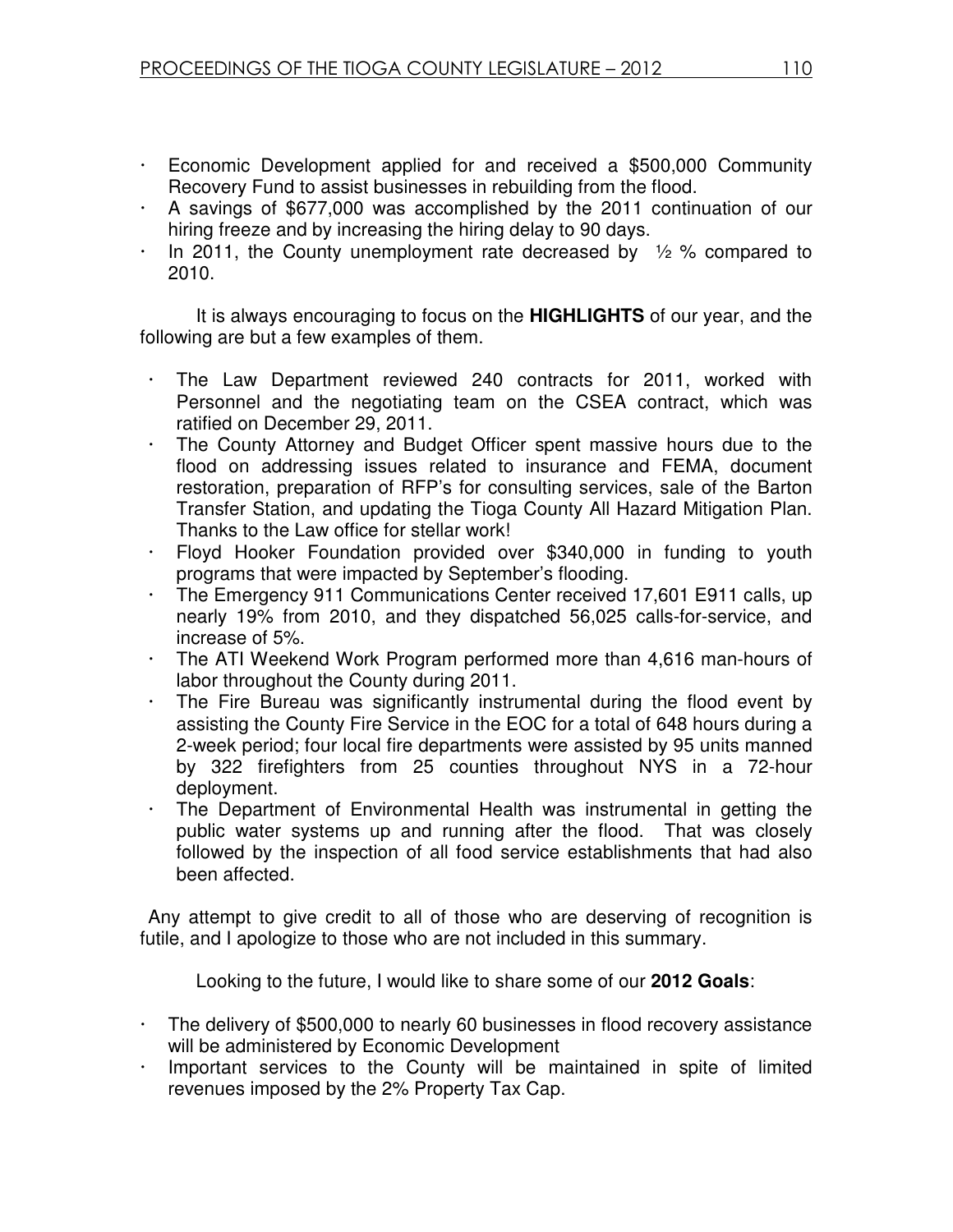- $\cdot$  A decision will be made after evaluating the impact of the Reassessment Law as it applies to approximately 800-900 properties affected by the 2011 flooding. This decision will address the plight of the homeowners, but also consider the implications for the remainder of Tioga County taxpayers.
- A strategy will be devised as a means of dealing with the potential loss of part of anticipated State revenue in the amount of 25% reimbursement for costs incurred in lood cleanup.
- The Public Works Department plans to
	- o Rebuild bridges on Dean Creek Road, Sabin Road, Gridleyville Crossing, and Gaskill Road.
	- o Reconstruct Glen Mary Drive.
	- o Flood damage bridge work on Pennsylvania Avenue and Gaskill Road.

 It is with mixed emotions that I proceed to address Tioga County's challenges in 2012. The immediate concern is identifying and mobilizing the resources necessary to minimize the devastating impact of the flood on our residents and infrastructure. However, it is my belief that our County must address the critical issue that in the long term, we cannot survive without economic growth. Over time we have made the transition from the creation of marketable products to the providing of services. Production generates revenues, whereas services deplete them. The question then becomes, "How do we promote economic development and reduce services in order to bring the budget and the health of our county back into balance?"

Through the tireless efforts of our flooded taxpayers, our fire/police and emergency personnel, volunteers from both inside and outside our community and our County Departments, we have come a long way from the September flooding. I am proud to report that 95% of our businesses have reopened.

 Legislator Sullivan moved for the adoption of the following resolution, seconded by Legislator Hollenbeck.

REFERRED TO: FINANCE COMMITTEE

RESOLUTION NO. 78-12 ERRONEOUS ASSESSMENT TOWN OF OWEGO

WHEREAS: An application for corrected tax roll indicates that property no. 6293 assessed to Stanley L Payne on the 2012 tax roll of the Town of Owego is erroneous in that 2011/12 school taxes of \$2,004.74 were relevied to the 2012 Town/County tax bill in error due to the bank erroneously issuing a stop payment on a legitimate school tax payment; and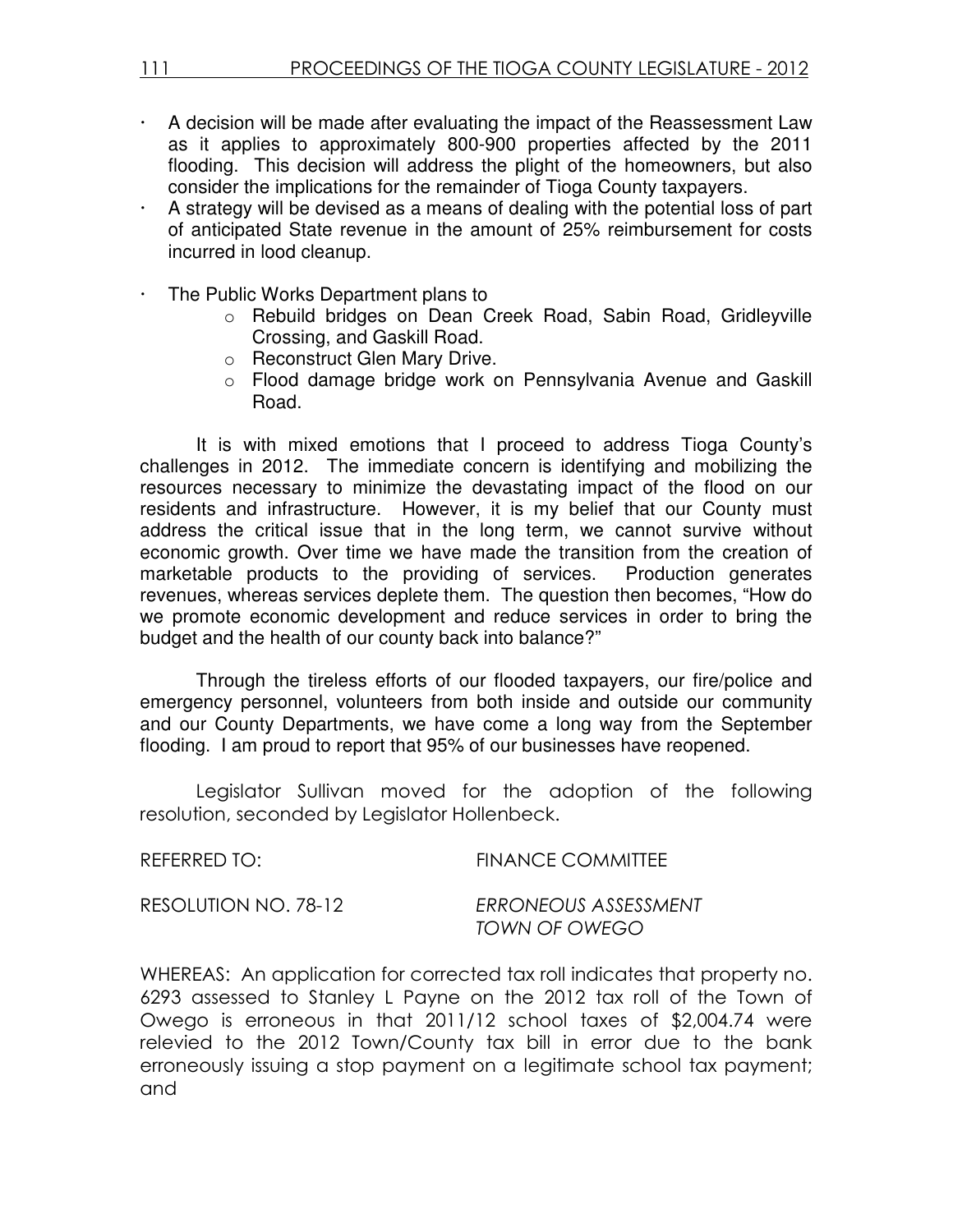WHEREAS: The 2012 Town & County taxes for property no. 6293 have not yet been paid to the Town of Owego tax collector; be it therefore

RESOLVED: That a new bill be issued to Stanley L Payne for property no. 6293 (Bill #6571) by the Town of Owego tax collector as follows:

|                        | Incorrect Payne Bill #6571 | Payne Bill #6571 Corrected |
|------------------------|----------------------------|----------------------------|
| County                 | 766.74                     | 766.74                     |
| Recycle                | 34.70                      | 34.70                      |
| Townwide               | 70.17                      | 70.17                      |
| Part Town              | 165.82                     | 165.82                     |
| Return School 2,004.74 |                            |                            |
| Apalachin Fire         | 159.27                     | 159.27                     |
|                        | \$3,201.44                 | \$1,196.70                 |

and be it further

RESOLVED: That the erroneous school tax and interest of \$1,873.59 be charged back to the Owego-Apalachin School District; and be it further

RESOLVED: That the erroneous county penalty of \$131.15 be charged to the proper account in the records of the County Treasurer.

#### ROLL CALL VOTE

Yes – Legislators Roberts, Sauerbrey, Standinger, Sullivan, Hollenbeck, Huttleston, Quinlan, Monell, and Weston.

No – None.

Absent – None.

#### RESOLUTION ADOPTED.

 Legislator Sullivan moved for the adoption of the following resolution, seconded by Legislator Hollenbeck.

| REFERRED TO:         | <b>FINANCE COMMITTEE</b>                      |
|----------------------|-----------------------------------------------|
| RESOLUTION NO. 79-12 | ERRONEOUS ASSESSMENT<br>TOWN OF NEWARK VALLEY |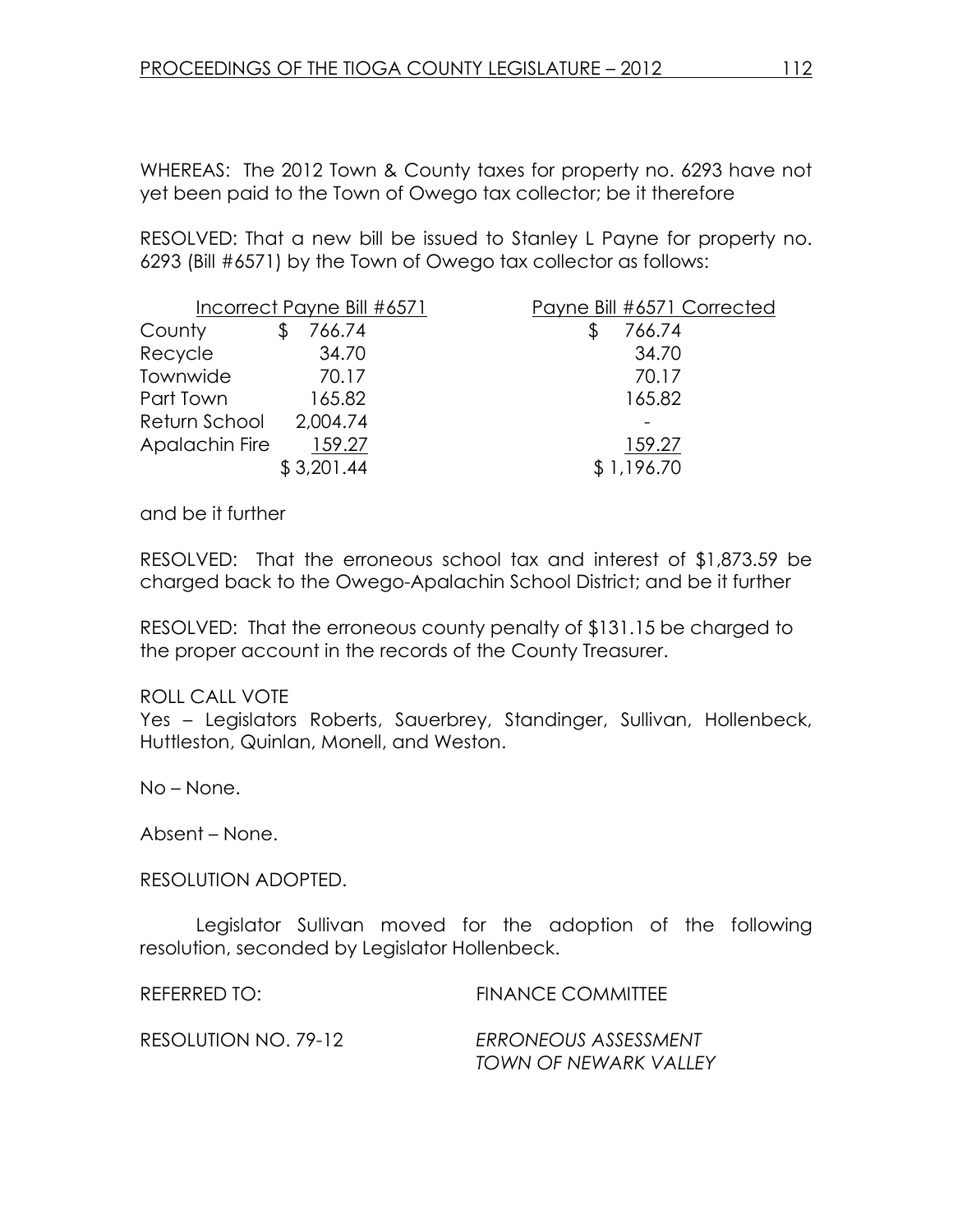WHEREAS: An application for corrected tax roll indicates that property no. 492 assessed to George Hoffmier (under land contract between George Hoffmier and Steven and Rebecca Pado) on the 2012 tax roll of the Town of Newark Valley is erroneous in that the Pado's STAR exemption for the 2011-12 school tax was removed in error; and

WHEREAS: The unpaid 2011-12 school taxes were relevied to the 2012 Town and County tax bill, which has not yet been paid to the Town of Newark Valley tax collector; be it therefore

RESOLVED: That a new bill be issued to George Hoffmier c/o Steven & Rebecca Pado for property no. 492 and mailed to the Pado's at 148 Courtright Hill Rd, Newark Valley, NY 13811 by the Town of Newark Valley tax collector as follows:

|                    | Original Bill       | Corrected Bill      |
|--------------------|---------------------|---------------------|
|                    | Hoffmier/Pado #1036 | Hoffmier/Pado #1036 |
| County             | 566.90              | 566.90<br>\$        |
| Recycle            | 25.62               | 25.62               |
| Townwide           | 216.55              | 216.55              |
| Return School      | 1,337.68            | 746.72              |
| Newark Valley Fire | 66.43               | 66.43               |
|                    | 2,213.18            | 1,622.22            |

and be it further

RESOLVED: That the erroneous school tax and interest of \$552.30 be charged back to the Newark Valley School District; and be it further

RESOLVED: That the erroneous county penalty of \$38.66 be charged to the appropriate account in the records of the County Treasurer.

#### ROLL CALL VOTE

Yes – Legislators Roberts, Sauerbrey, Standinger, Sullivan, Hollenbeck, Huttleston, Quinlan, Monell, and Weston.

No – None.

Absent – None.

RESOLUTION ADOPTED.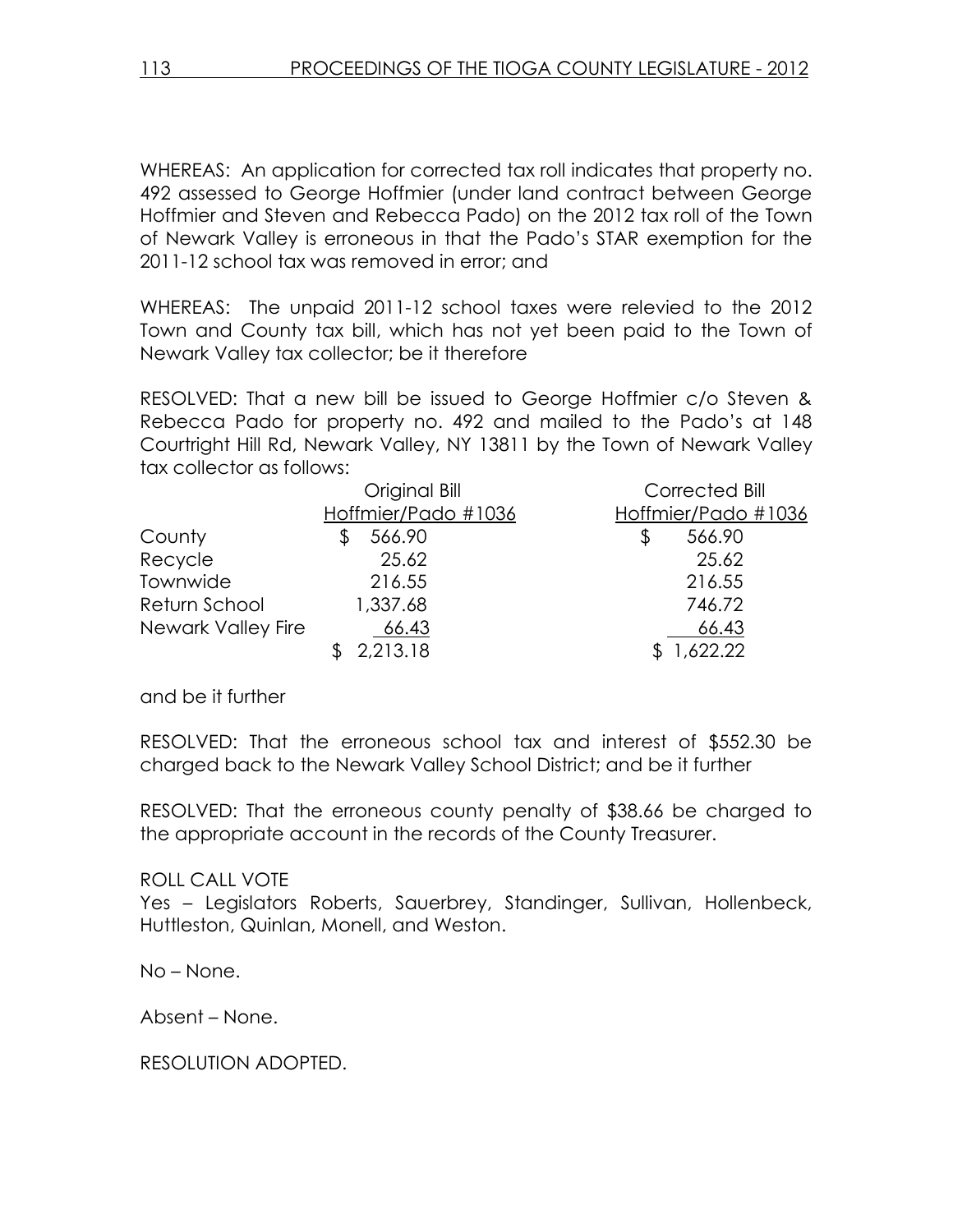Legislator Sullivan moved for the adoption of the following resolution, seconded by Legislator Standinger.

| REFERRED TO: | LEGISLATIVE WORKSESSION |
|--------------|-------------------------|
|              |                         |

#### RESOLUTION NO. 80-12 RESOLUTION CALLING ON ALL COUNTIES TO UNITE TO BRING ABOUT REAL AND MEANINGFUL MANDATE RELIEF IN NEW YORK STATE

WHEREAS: At the 2012 NYSAC Legislative Conference in Albany, the membership of NYSAC adopted 28 separate and distinct resolutions concerning the 2012/13 State Budget and its impact on county agencies; and

WHEREAS: State mandates are the number one barrier to providing property tax relief to New Yorkers; and

WHEREAS: There are nine State mandates that consume more than 90 percent of the county property tax levy statewide, and that amount grows when the many other State mandates are included; and

WHEREAS: There is a need for counties to unify behind a common message to preserve local service delivery and stabilize local property taxes; and

WHEREAS: NYSAC will continue to provide research, education and information to the 62 counties of New York, concerning the mandate programs detailing federal and state reimbursement (if any); and

WHEREAS: To assist in informing the public, counties from across the state must continue to educate the public of the impact on local service delivery and property taxes should the state not provide meaningful mandate relief in 2012; therefore be it

## RESOLVED: As follows:

Section 1: That the Tioga County Legislature hereby calls upon counties to come together in partnership with NYSAC to influence the enactment of serious mandate relief measures by the New York State Legislature, the Governor, and all Executive Agencies, NYSAC's advocacy for mandate relief requires the support of all counties.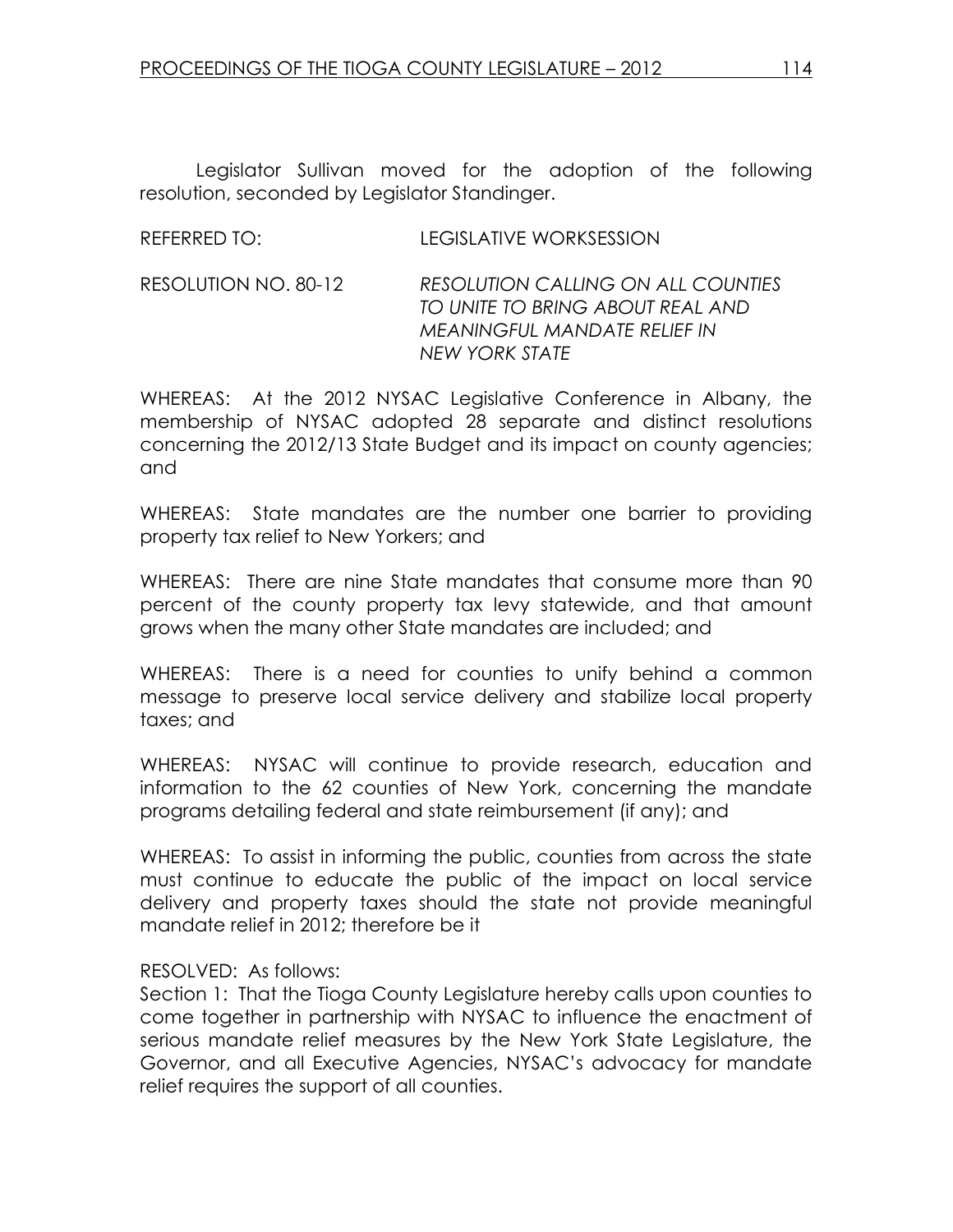Section 2: Each and every County Board in New York State that favors action during the 2012 Legislative session for major mandate relief is hereby urged to take all actions necessary and proper at the local level to inform the citizens of the need for mandate and the impact on local service delivery and property taxes.

Section 3: Each and every County Board that favors action during the 2012 Legislative session for major mandate relief is hereby urged to consistently communicate with the Governor and State Legislators detailing the local impact of state mandates on local service delivery and property taxes; and be it further

RESOLVED: That the Clerk of the Tioga County Legislature is hereby directed to forward a certified copy of this Resolution to NYSAC and to each County Board in New York State.

ROLL CALL VOTE Yes – Legislators Roberts, Sauerbrey, Standinger, Sullivan, Hollenbeck, Huttleston, Quinlan, Monell, and Weston.

No – None.

Absent – None.

RESOLUTION ADOPTED.

 Legislator Roberts moved for the adoption of the following resolution, seconded by Legislator Sullivan.

REFERRED TO: PUBLIC WORKS COMMITTEE

RESOLUTION NO. 81-12 FILING OF AN APPLICATION FOR STATE ASSISTANCE FROM THE HOUSEHOLD HAZARDOUS WASTE (HHW) STATE ASSISTANCE PROGRAM AND SIGNING OF THE ASSOCIATED STATE CONTRACT, UNDER THE APPROPRIATE LAWS OF NEW YORK STATE.

WHEREAS: The State of New York provides financial aid for household hazardous waste programs; and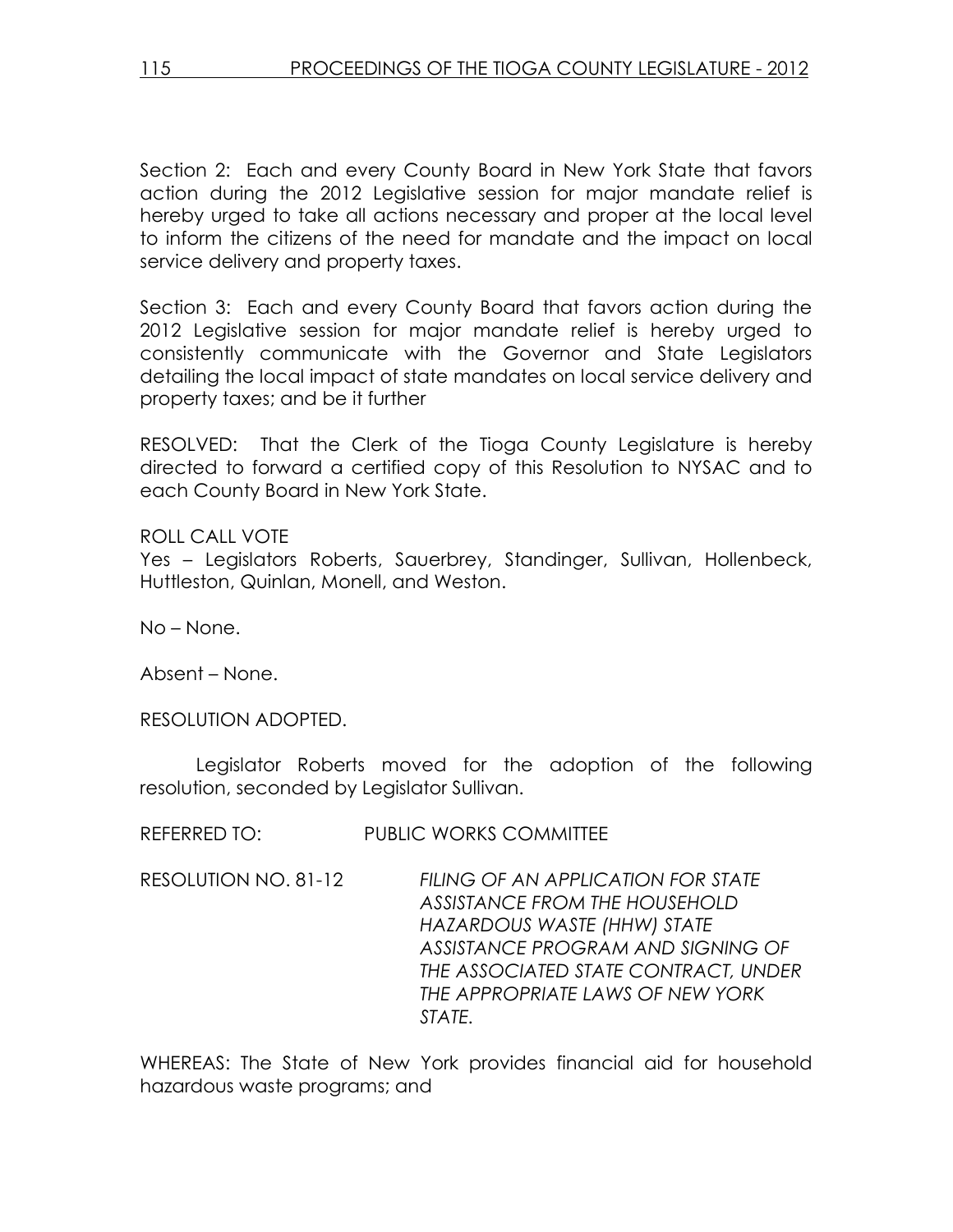WHEREAS: Tioga County, herein called the MUNICIPALITY, has examined and duly considered the applicable laws of the State of New York and the Municipality deems it to be in the public interest and benefit to file an application under these laws; and

WHEREAS: it is necessary that a Contract by and between THE PEOPLE OF THE STATE OF NEW YORK, herein called the STATE, and the MUNICIPALITY be executed for such STATE Aid; now therefore be it

RESOLVED BY THE TIOGA COUNTY LEGISLATURE:

- 1. That the filing of an application in the form required by the State of New York in conformity with the applicable laws of the State of New York including all understanding and assurances contained in said application is hereby authorized.
- 2. That Tioga County's Legislative Chair, or his/her designee is directed and authorized as the official representative of the MUNICIPALITY to act in connection with the application and to provide such additional information as may be required and to sign the resulting contract if said application is approved by the State;
- 3. That the Municipality agrees that it will fund the entire cost of said household hazardous waste program and will be reimbursed by the State for the State share of such costs.
- 4. That four (4) Certified Copies of this Resolution be prepared and sent to the NYSDEC together with a complete application.
- 5. That this resolution shall take effect immediately.

#### ROLL CALL VOTE

Yes – Legislators Roberts, Sauerbrey, Standinger, Sullivan, Hollenbeck, Huttleston, Quinlan, Monell, and Weston.

No – None.

Absent – None.

RESOLUTION ADOPTED.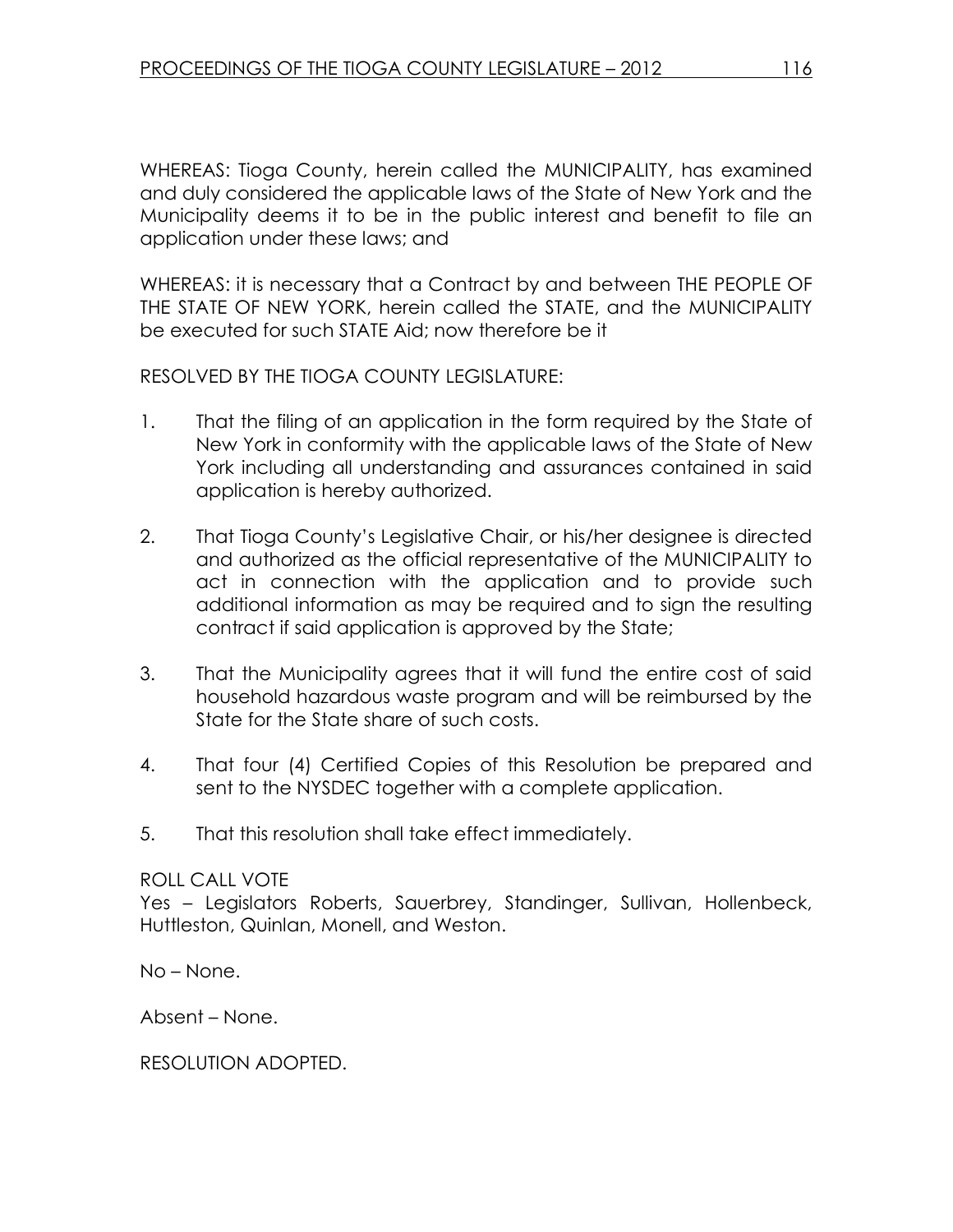Legislator Sauerbrey moved for the adoption of the following resolution, seconded by Legislator Standinger.

| REFERRED TO:         | <b>LEGISLATIVE WORKSESSION</b>                                                                                                                                                                                                                                                                                         |
|----------------------|------------------------------------------------------------------------------------------------------------------------------------------------------------------------------------------------------------------------------------------------------------------------------------------------------------------------|
| RESOLUTION NO. 82-12 | RESOLUTION TO GOVERNOR CUOMO AND<br>THE NEW YORK STATE LEGISLATURE TO<br>REQUEST ADVANCE FUNDING AND<br>EXPEDITE COMPLETION OF PROJECTS IN<br>BROOME, DELAWARE, SULLIVAN, AND<br>ORANGE COUNTIES, AND PLACING<br>SIGNAGE RECOGNIZING THE DESIGNATION<br>OF THE DANIEL PATRICK MOYNIHAN<br><b>INTERSTATE HIGHWAY 86</b> |

WHEREAS: Governors have made commitments to the revitalization and improvement of the economy of "Upstate" New York; and

WHEREAS: Steuben County, along U.S. Route 15 (Corridor U-1 I-99), Chemung County and twelve other counties along the U.S. Route 17 (Corridor T I-86) corridor make up the three Local Development Districts in the thirteen state Appalachian Regional Commission; and

WHEREAS: U.S. Route 15 is the only north/south route in Central Pennsylvania that serves as a vital and direct link between western New York and Canada and the ports of Baltimore and Philadelphia and the mid-Atlantic states; and

WHEREAS: Governor Pataki committed to a ten-to-twelve year construction program to complete the Route 17 conversion to I-86 beginning with the first designation (177 miles Chemung County West to Pennsylvania) on December 3, 1999; and

WHEREAS: Completing the I-99 U-1 Corridor fulfills the desires of both the Commonwealth of Pennsylvania and the State of New York to accelerate economic development opportunities in this area of Appalachia as well as respond to the increasing traffic volumes (primarily commercial vehicles) in the Route 15 Corridor since the passage of the North American Free Trade Agreement; and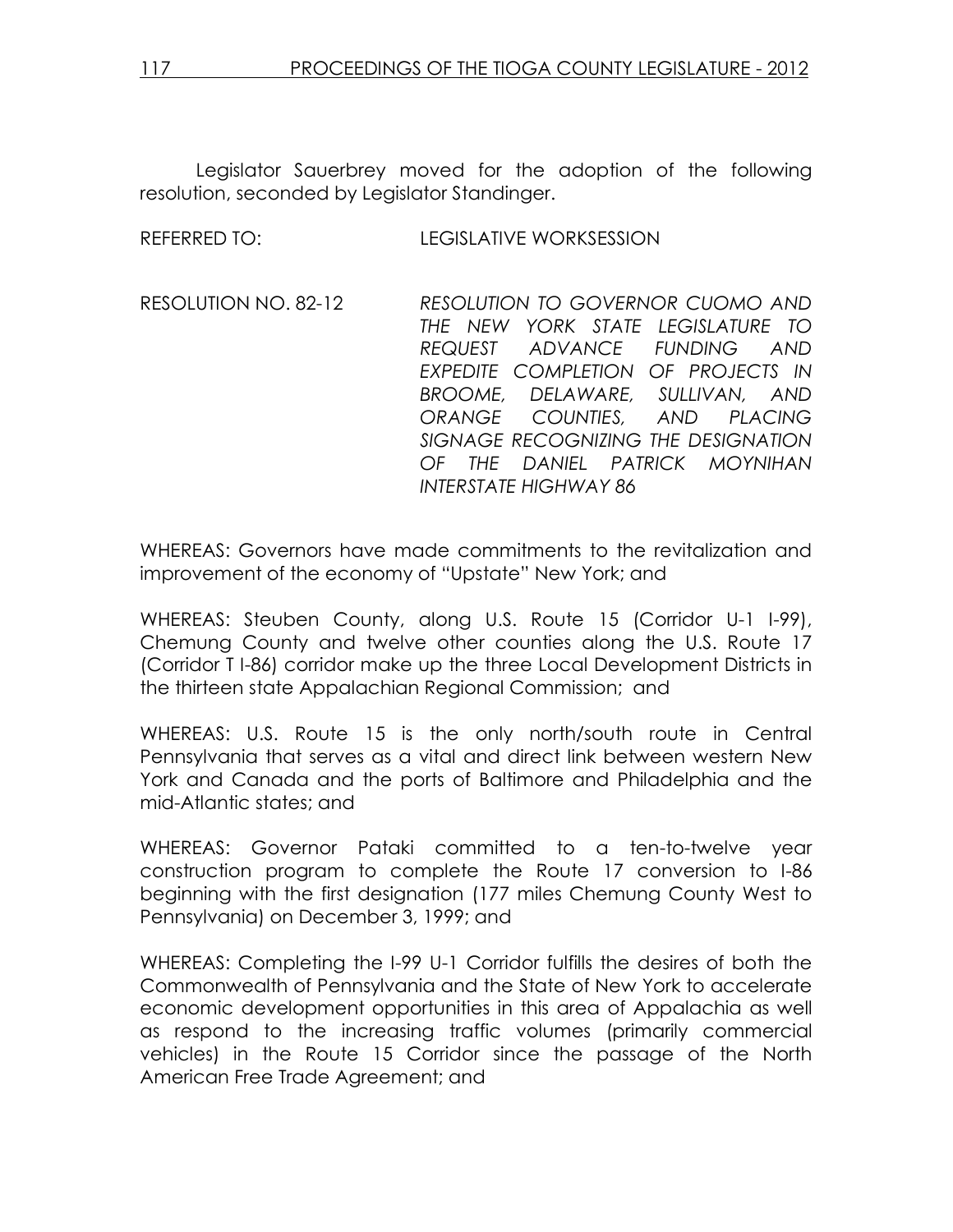WHEREAS: The New York State and Commonwealth of Pennsylvania Departments of Transportation are in the final stages of completing the conversion of Route 15 to Interstate standards (I-99) to meet New York State I-86 (July 2014); and

WHEREAS: The designation of New York State Route 17 to I-86 and Route 15 to I-99 provides a highway network with connection to every Interstate Highway located within New York State and Interstate Highways leading into Pennsylvania; and

WHEREAS: The upgrade and designation of Route 17 as I-86 will make the region more competitive and able to attract substantial growth in business, industry, and tourism as well as improve the safety of the traveling public; and

WHEREAS: The New York I-86 Economic Development Benefit Study, issued in January 2000, which was widely accepted and quoted at all levels of government, called for an aggressive eight-year construction period that would result in a 3.2 billion dollar direct economic benefit to communities along the I-86 Highway Corridor once the conversion has been completed; and

WHEREAS: With proper funding and resources for the remaining projects in Broome, Delaware, Sullivan, and Orange Counties, the conversion of Route 17 to I-86 could be completed many years sooner than on the present schedule, and it would provide the vast economic benefits to the region foreseen by the Appalachian Regional Commission in its study entitled "Economic Impact of Completing the Appalachian Development Highway System," which states in pertinent part that "Completion of the Appalachian Development Highway System (ADHS) would yield significant economic benefits for both the Appalachian Region and the nation…By facilitating national freight flows, reducing travel times, improving safety, and enhancing access to markets, completion of the ADHS would create new jobs and greater value-added activity, returning \$3 in economic benefits to the nation for every \$1 spent to complete the system;" and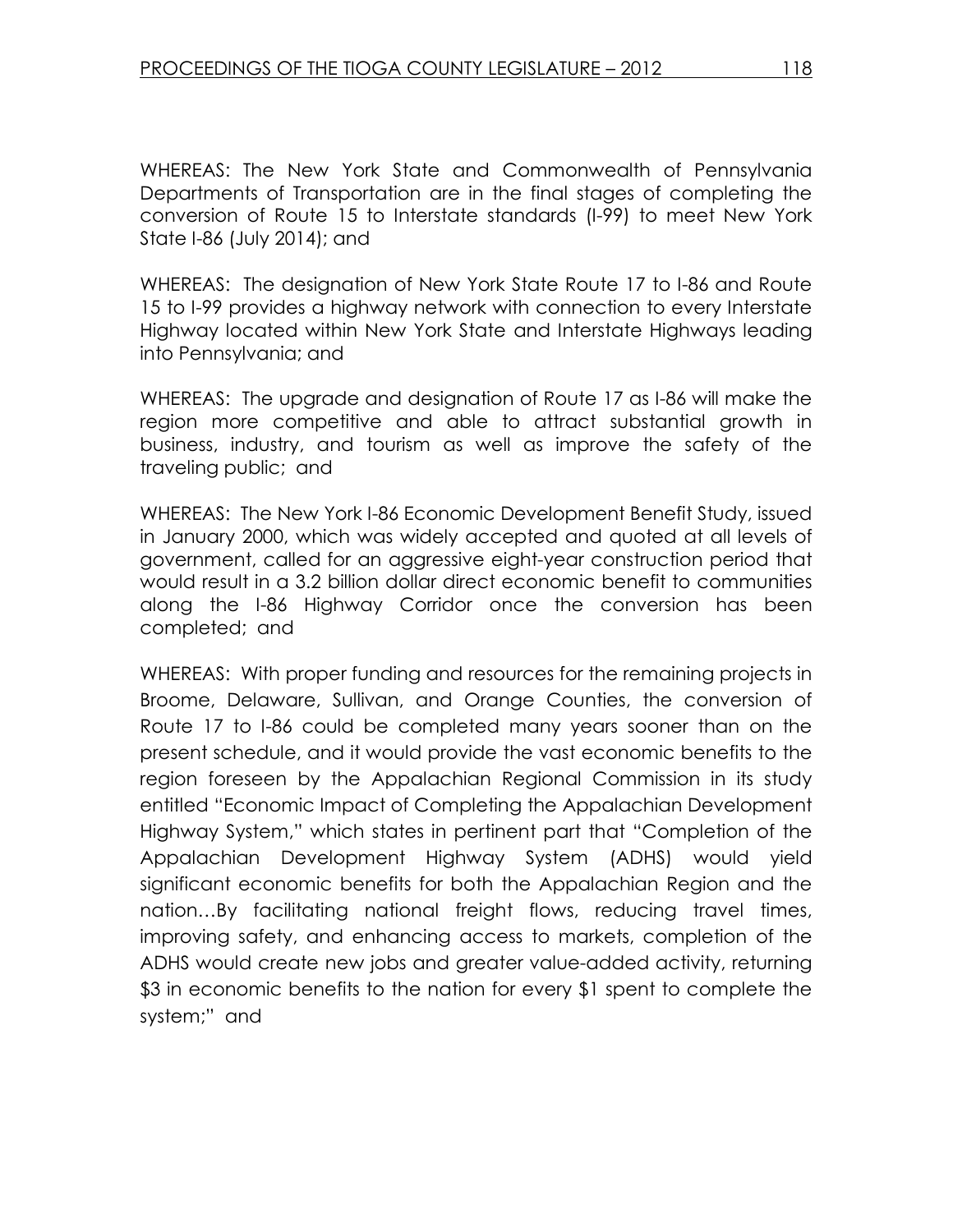WHEREAS: The Three Rivers Development Foundation, utilizing funds from the Appalachian Regional Commission, has developed an Economic Blueprint, which was released in June 2009 for the I-86/I-99 Corridor in Southeast Steuben County utilizing properties that have the potential for providing sustainable future economic development opportunities; therefore be it

RESOLVED: That the Tioga County Legislature does hereby request Governor Andrew Cuomo and the New York State Legislature advance funding and expedite completion of the projects in Broome, Delaware, Sullivan, and Orange Counties on New York State Route 17 (I-86); and be it further

RESOLVED: That the Tioga County Legislature does hereby further request the placement of signage along I-86 recognizing the designation of this highway system as the Daniel Patrick Moynihan Interstate Highway 86 as decreed by the State of New York; and be it further

RESOLVED: That the Clerk of the Legislature be and she hereby is authorized and directed to forward a certified copy of this resolution to Governor Andrew Cuomo, Honorable Sheldon Silver, Honorable Dean Skelos, Honorable Christopher Friend, Honorable Thomas O'Mara, Honorable Charles Fuschillo, Honorable David Gantt, Honorable Catherine Young, Honorable Thomas Libous, Honorable David Carlucci, Honorable John Bonacic, Honorable William Larkin, Honorable Joseph Giglio, Honorable Daniel Burling, Honorable Gary Finch, Honorable Clifford Crouch, Honorable Peter Lopez, Honorable Nancy Calhoun, Honorable Philip Palmesano, Honorable Annie Rabbit, Honorable Donna Lupardo, Honorable Aileen Gunther, Honorable Andy Goodell, Honorable Thomas Santulli, the Inter-County Association of Western New York, the New York State Association of Counties, and the I-86 Corridor Counties (Cattaraugus, Chautauqua, Allegany, Steuben, Tioga, Broome, Delaware, Sullivan, Orange).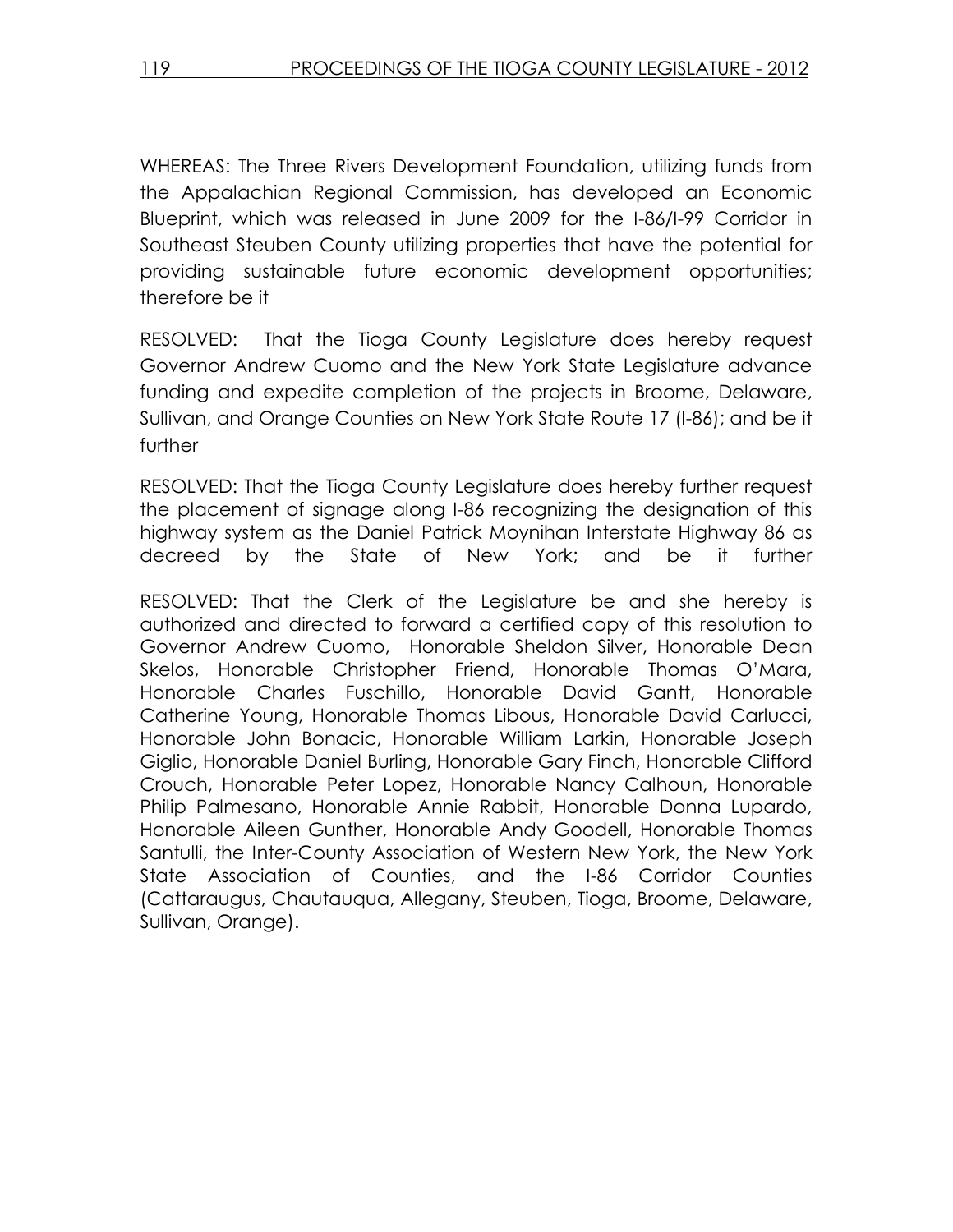ROLL CALL VOTE Yes – Legislators Roberts, Sauerbrey, Standinger, Sullivan, Hollenbeck, Huttleston, Quinlan, Monell, and Weston.

No – None.

Absent – None.

RESOLUTION ADOPTED.

 Legislator Sauerbrey moved for the adoption of the following resolution, seconded by Legislator Sullivan.

REFERRED TO: ED&P COMMITTEE

RESOLUTION NO. 83-12 RESOLUTION TO AUTHORIZE ACCEPTANCE OF NYS DOS LONG TERM COMMUNITY RECOVERY STRATEGY GRANTS FOR TOWNS OF TIOGA AND NICHOLS

WHEREAS: Tioga County has received award notification of said grant from NYS DOS in the amount of \$50,000 per Town, with no local match required and allowance up to 15% of award to be used for grant coordination and administration; and

WHEREAS: Tioga County Planning Department will handle the grant coordination and administration; and

WHEREAS: Town of Nichols will be allocated \$46,000 for consultant services, Town of Tioga will be allocated \$46,000 for consultant services, and Tioga County Planning will be allocated \$8,000 for grant coordination and administration; therefore be it

RESOLVED: That the Tioga County Legislature does hereby accept said grant funds in the amount of \$100,000 with up to \$8,000 dedicated as county revenue for grant coordination and administration; and be it further

RESOLVED: That the Tioga County Legislature authorizes the Chair of the Legislature to sign all associated grant/contract paperwork and that said funds be appropriated to the following accounts: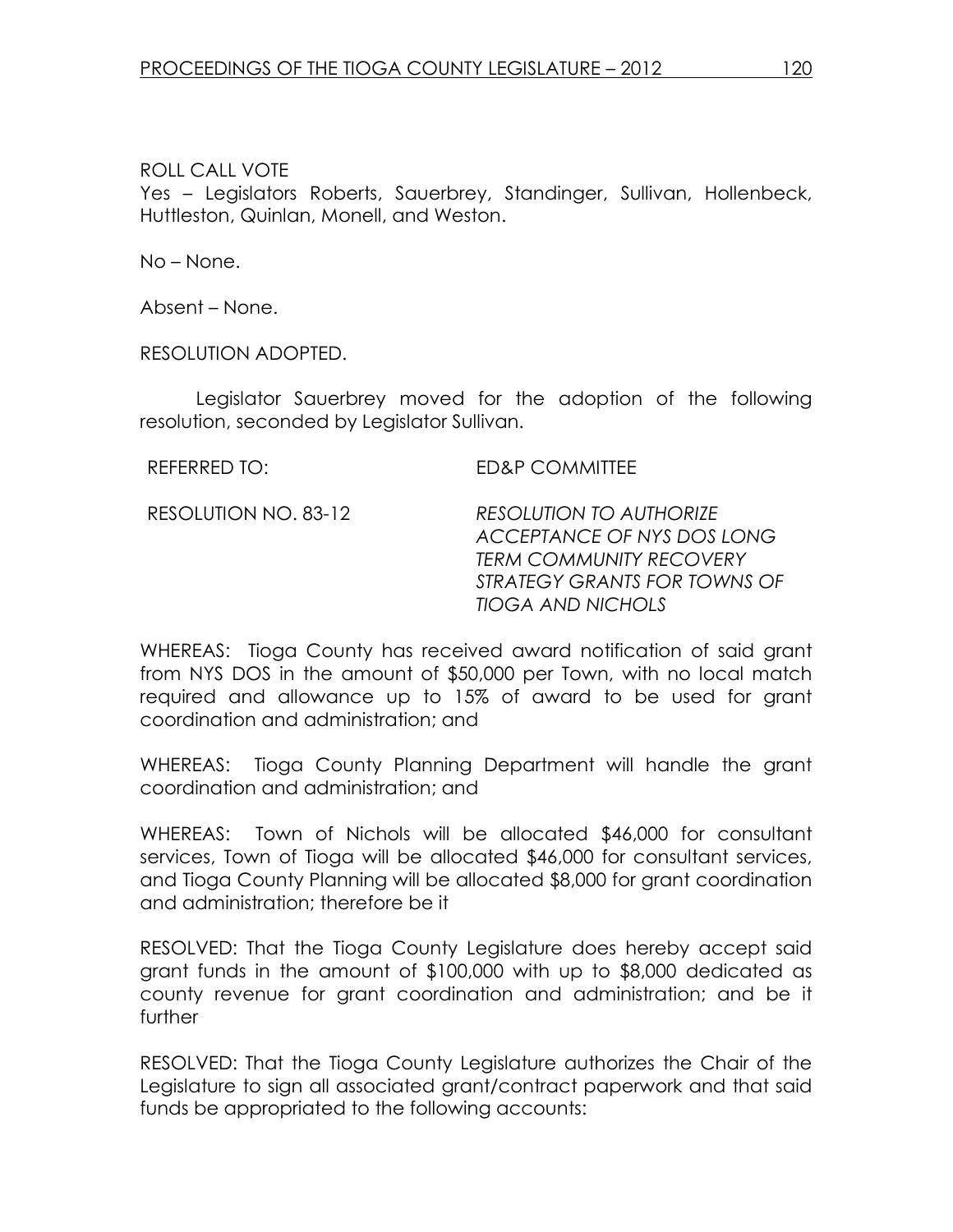From: NYS DOS LTCRS Grant Revenue Account A3960.00 \$92,000

To: NYS DOS LTCRS Grant Account A8760.40-140 \$92,000

ROLL CALL VOTE

Yes – Legislators Roberts, Sauerbrey, Standinger, Sullivan, Hollenbeck, Huttleston, Quinlan, Monell, and Weston.

No – None.

Absent – None.

RESOLUTION ADOPTED.

 Legislator Sullivan moved for the adoption of the following resolution, seconded by Legislator Hollenbeck.

REFERRED TO: FINANCE/LEGAL COMMITTEE

RESOLUTION NO. 84-12 TRANSFER OF FUNDS COUNTY ATTORNEY

WHEREAS: Resolution 72-12 authorized a retainer agreement with the law firm of Roemer, Wallens, Gold & Mineaux LLP; and

WHEREAS: This retainer payment will be made from the County Attorney's Office budget with the Treasurer's Office and the Personnel Office contributing part of the retainer payment; and

WHEREAS: Funds need to be transferred from the budgets of the Treasurer's Office and the Personnel Office to the County Attorney's budget to pay for said retainer services; therefore be it

RESOLVED: That the following sums be transferred:

| From: | Treasurer A1325.40-330<br>Personnel A1430-40-330 | \$10,000<br>\$ 1,500 |
|-------|--------------------------------------------------|----------------------|
| To:   | County Attorney A1420.40-330                     | \$11,500             |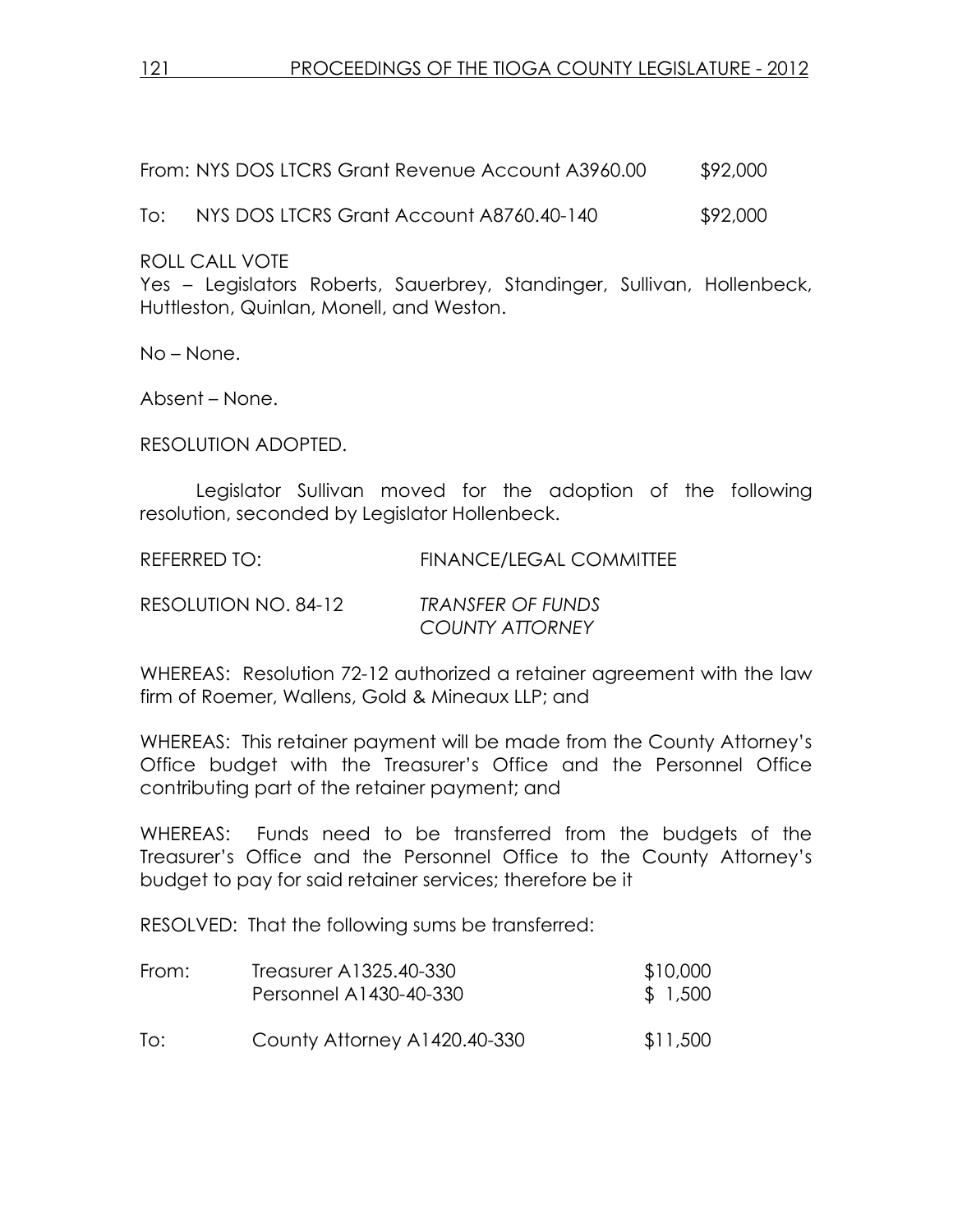ROLL CALL VOTE Yes – Legislators Roberts, Sauerbrey, Standinger, Sullivan, Hollenbeck, Huttleston, Quinlan, Monell, and Weston.

No – None.

Absent – None.

RESOLUTION ADOPTED.

 Legislator Sullivan moved for the adoption of the following resolution, seconded by Legislator Hollenbeck.

REFERRED TO: LEGAL/FINANCE COMMITTEE

RESOLUTION NO. 85-12 AWARDING BID FOR BARTON TRANSFER STATION, REAL PROPERTY AND SOLID WASTE MANAGEMENT **PERMIT** 

WHEREAS: The Barton Transfer Station has suffered extensive damage due to Tropical Storm Lee; and

WHEREAS: It appears that is no longer in the best interests of the taxpayers of Tioga County to operate the Barton Transfer Station inasmuch as the cost exceeds the projected revenue; and

WHEREAS: If the Barton Transfer Station is not reopened by Tioga County, the Real Property upon which it is situated will no longer be necessary for public use; and

WHEREAS: NYS County Law Section 215(6) provides that the property may be sold only to the highest responsible bidder after public advertisement; and

WHEREAS: The Barton Transfer Station, including the real property upon which it is situate and the Solid Waste Management Permit for the facility, was put out to bid; and

WHEREAS: The following bids were received: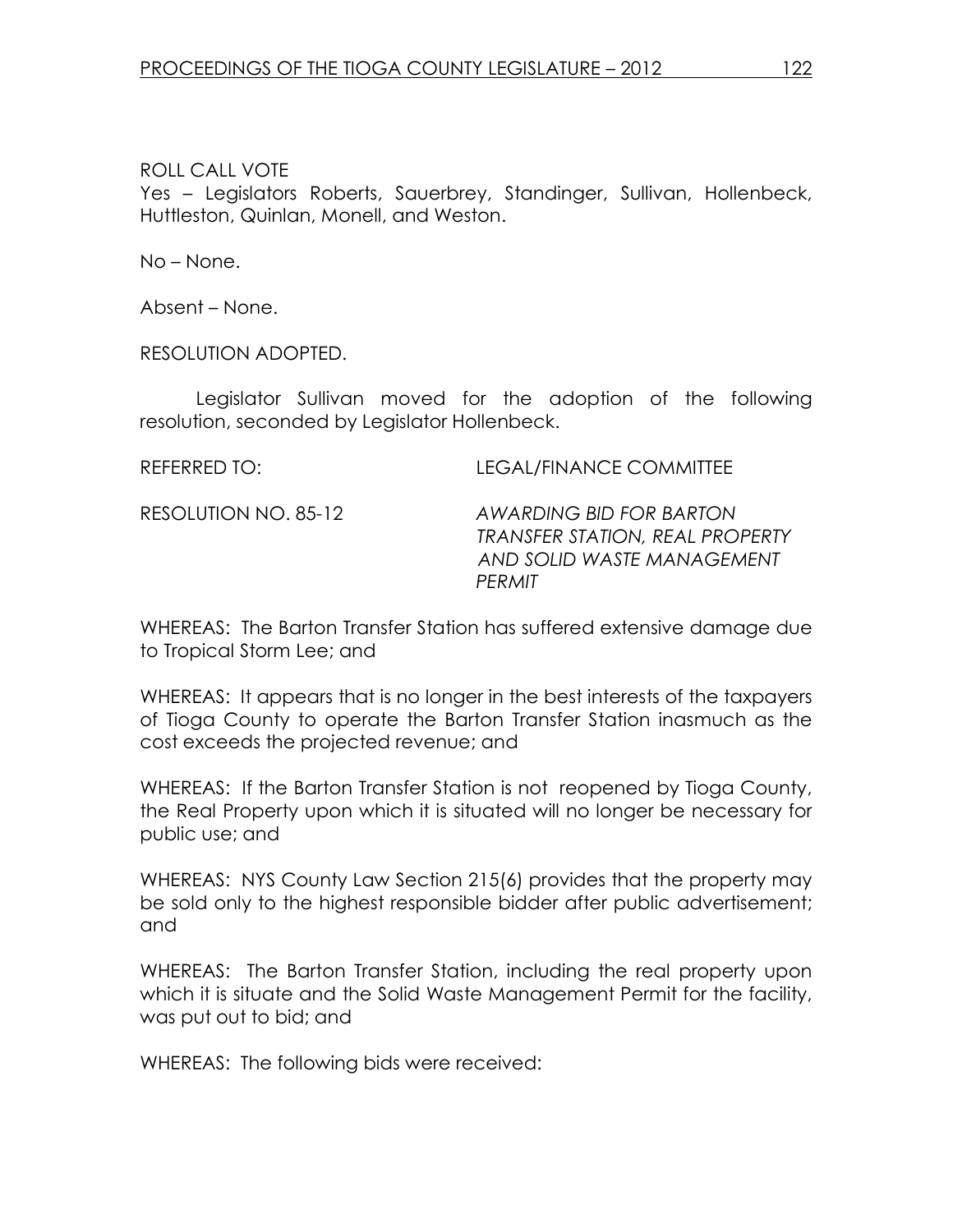| Taylor Garbage Service Inc              | \$172,000.00 |
|-----------------------------------------|--------------|
| Contento Auto Service Inc.              | \$151,500.00 |
| <b>B &amp; E Disposal Services Inc.</b> | \$100,051.51 |

NOW THEREFORE BE IT

RESOLVED: That the Tioga County Legislature does hereby determine that it is no longer cost effective for the County to operate the Barton Transfer Station and will not reopen the facility, and so the real property upon which the Transfer Station is situated is no longer necessary for public use; and it is further

RESOLVED: That after public advertisement and bid, Taylor Garbage Service Inc is the highest responsible bidder; and it is further

RESOLVED: That the Tioga County Legislature does hereby award the bid to Taylor Garbage Service Inc for the sum of \$172,000.00; and it is further

RESOLVED: That the Chair of the Tioga County Legislature is authorized to execute any and all documents necessary to transfer, sell and convey to Taylor Garbage Service Inc all right, title and interest in and to the Barton Transfer Station, the real property upon which it is situated and the Solid Waste Management Permit for the facility.

ROLL CALL VOTE

Yes – Legislators Roberts, Sauerbrey, Standinger, Sullivan, Hollenbeck, Huttleston, Quinlan, Monell, and Weston.

No – None.

Absent – None.

RESOLUTION ADOPTED.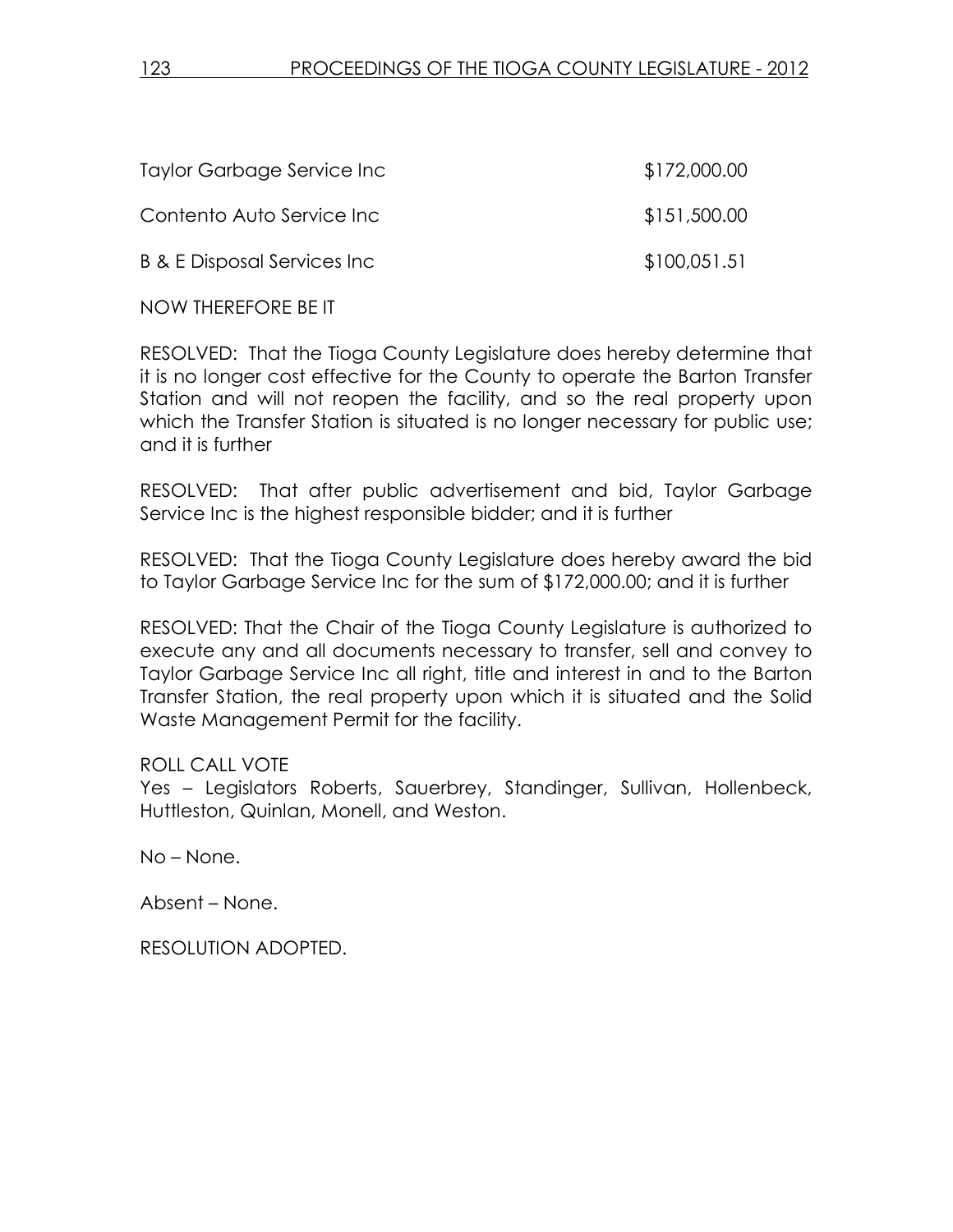Legislator Sauerbrey moved for the adoption of the following resolution, seconded by Legislator Sullivan.

RESOLUTION NO. 86–12 APPOINT MEMBER BOARD OF ETHICS

WHEREAS: Martha Goodsell's term on the Board of Ethics has expired and she has agreed to serve another term on the Board of Ethics; now therefore be it

RESOLVED: That Martha Goodsell, Majority appointment, be hereby appointed to the Board of Ethics for a term of 1/1/12 through 3/31/15.

ROLL CALL VOTE Yes – Legislators Roberts, Sauerbrey, Standinger, Sullivan, Hollenbeck, Huttleston, Quinlan, Monell, and Weston.

No – None.

Absent – None.

RESOLUTION ADOPTED.

 Legislator Sullivan moved for the adoption of the following resolution, seconded by Legislator Standinger.

| <b>ED&amp;P COMMITTEE</b><br><b>REFERRED TO:</b> |
|--------------------------------------------------|
|--------------------------------------------------|

RESOLUTION NO. 87-12 RE-APPOINT MEMBER TO THE TIOGA COUNTY LOCAL DEVELOPMENT CORPORATION (TCLDC)

WHEREAS: The term of Tioga County Local Development Corporation member Scott McDonald expires as of March 31, 2012; and

WHEREAS: Scott McDonald has expressed a desire for another term; therefore be it

RESOLVED: That the Tioga County Legislature hereby re-appoints Scott McDonald for another three-year term of 4/1/12 – 3/31/15.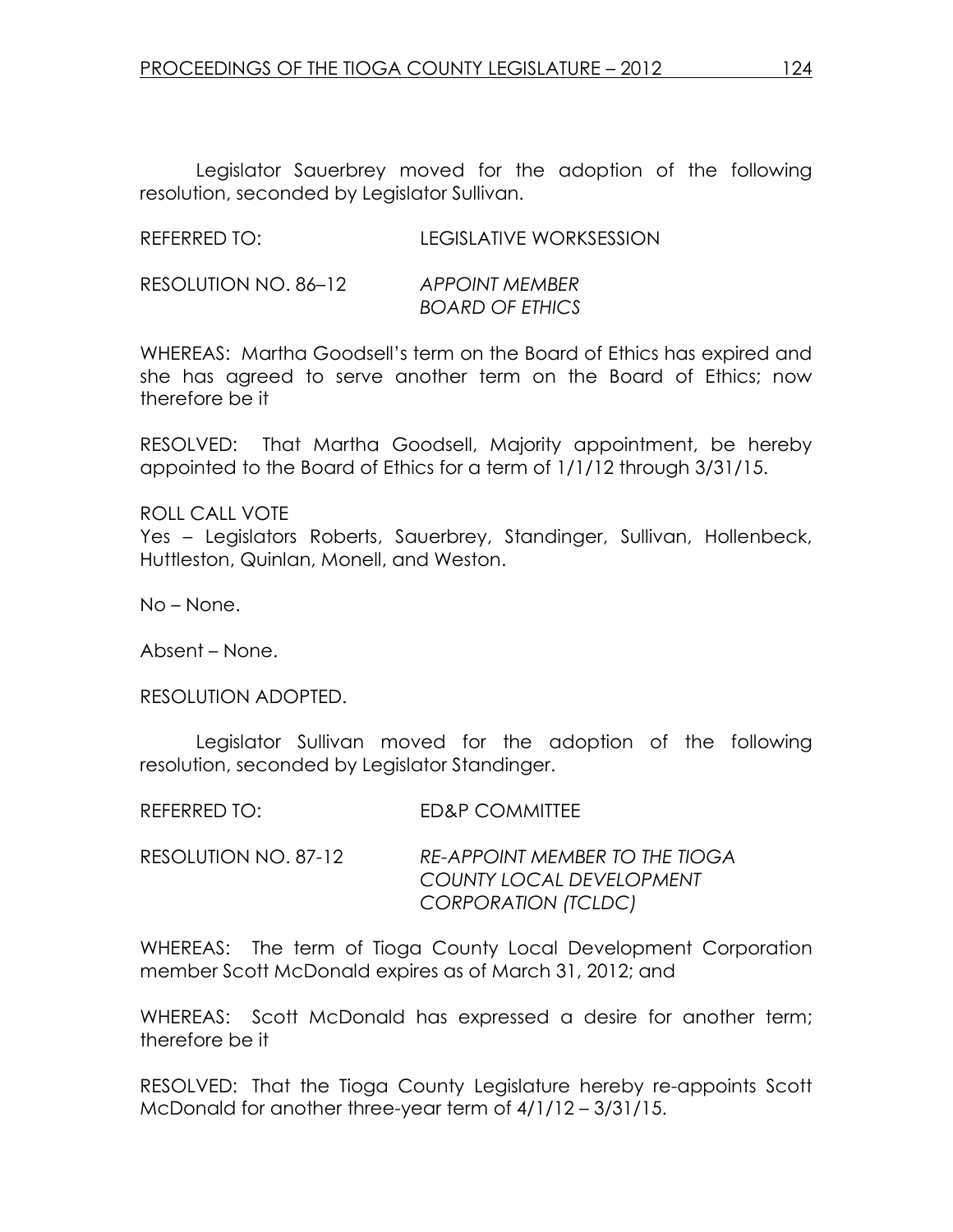ROLL CALL VOTE Yes – Legislators Roberts, Sauerbrey, Standinger, Sullivan, Hollenbeck, Huttleston, Quinlan, Monell, and Weston.

No – None.

Absent – None.

RESOLUTION ADOPTED.

 Legislator Sullivan moved for the adoption of the following resolution, seconded by Legislator Standinger.

REFERRED TO: ED&P COMMITTEE

RESOLUTION NO. 88-12 RE-APPOINT MEMBER TO THE TIOGA COUNTY LOCAL DEVELOPMENT CORPORATION (TCLDC)

WHEREAS: The term of Tioga County Local Development Corporation member Beth Johnson expires as of March 31, 2012; and

WHEREAS: Beth Johnson has expressed a desire for another term; therefore be it

RESOLVED: That the Tioga County Legislature hereby re-appoints Beth Johnson for another three-year term of 4/1/12 – 3/31/15.

ROLL CALL VOTE

Yes – Legislators Roberts, Sauerbrey, Standinger, Sullivan, Hollenbeck, Huttleston, Quinlan, Monell, and Weston.

No – None.

Absent – None.

RESOLUTION ADOPTED.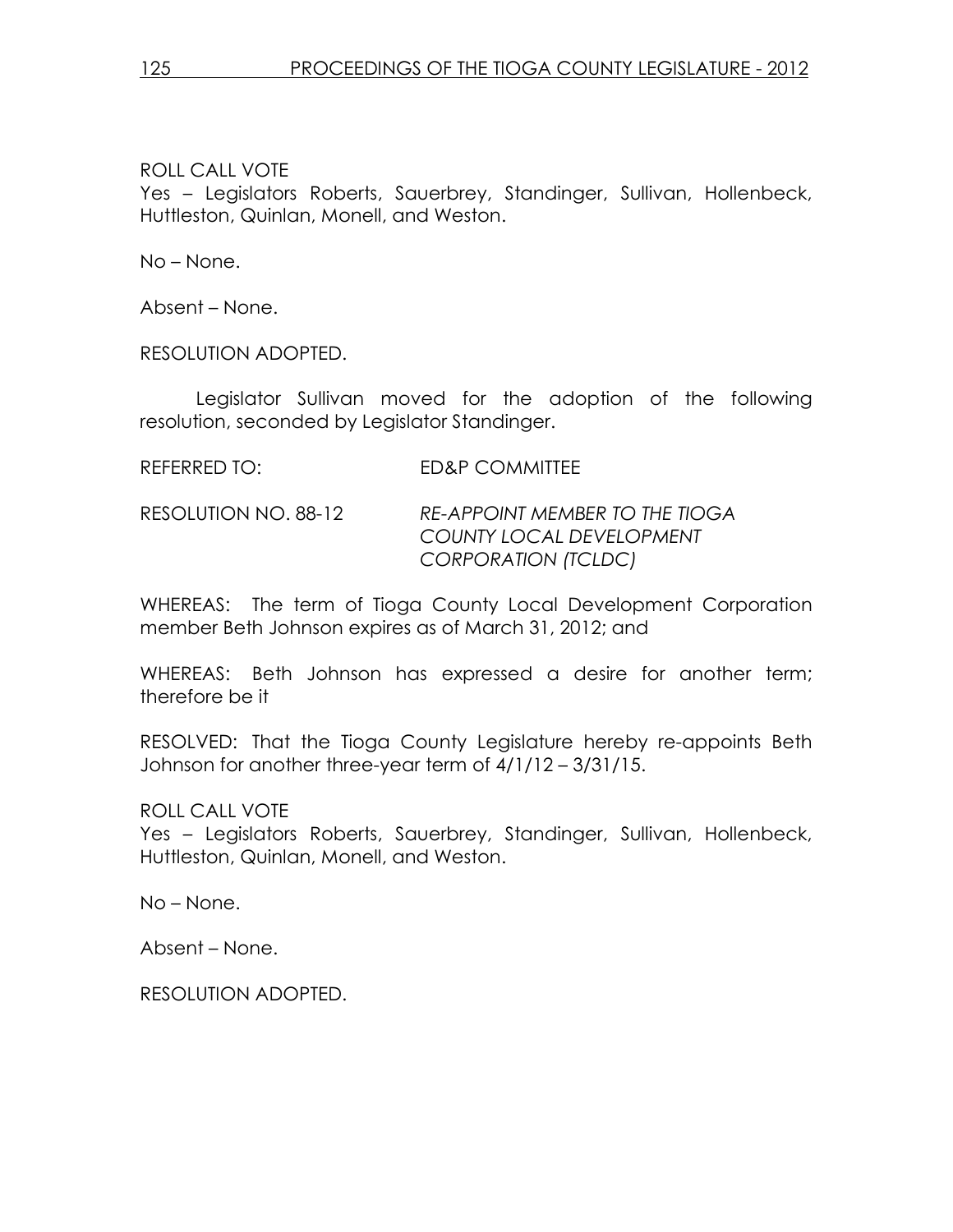Legislator Sullivan moved for the adoption of the following resolution, seconded by Legislator Standinger.

| REFERRED TO: | <b>ED&amp;P COMMITTEE</b> |
|--------------|---------------------------|
|              |                           |

RESOLUTION NO. 89-12 RE-APPOINT MEMBER TO THE TIOGA COUNTY LOCAL DEVELOPMENT CORPORATION (TCLDC)

WHEREAS: The term of Tioga County Local Development Corporation member Eva Mae Musgrave expires as of March 31, 2012; and

WHEREAS: Eva Mae Musgrave has expressed a desire for another term; therefore be it

RESOLVED: That the Tioga County Legislature hereby re-appoints Eva Mae Musgrave for another three-year term of 4/1/12 – 3/31/15.

ROLL CALL VOTE Yes – Legislators Roberts, Sauerbrey, Standinger, Sullivan, Hollenbeck, Huttleston, Quinlan, Monell, and Weston.

No – None.

Absent – None.

RESOLUTION ADOPTED.

 Legislator Monell moved for the adoption of the following resolution, seconded by Legislator Hollenbeck.

| REFERRED TO:         | PERSONNEL COMMITTEE                                             |
|----------------------|-----------------------------------------------------------------|
| RESOLUTION NO. 90-12 | <b>RETIREE CONTRIBUTIONS FOR HIGH</b><br>DEDUCTIBLE HEALTH PLAN |

WHEREAS: Tioga County introduced a High Deductible Health Plan and Health Reimbursement Accounts for CSEA and Non-Union employees as of February 1, 2012; and

WHEREAS: Retiree contributions toward the cost of the Classic Blue or PPO coverage have been established previously; and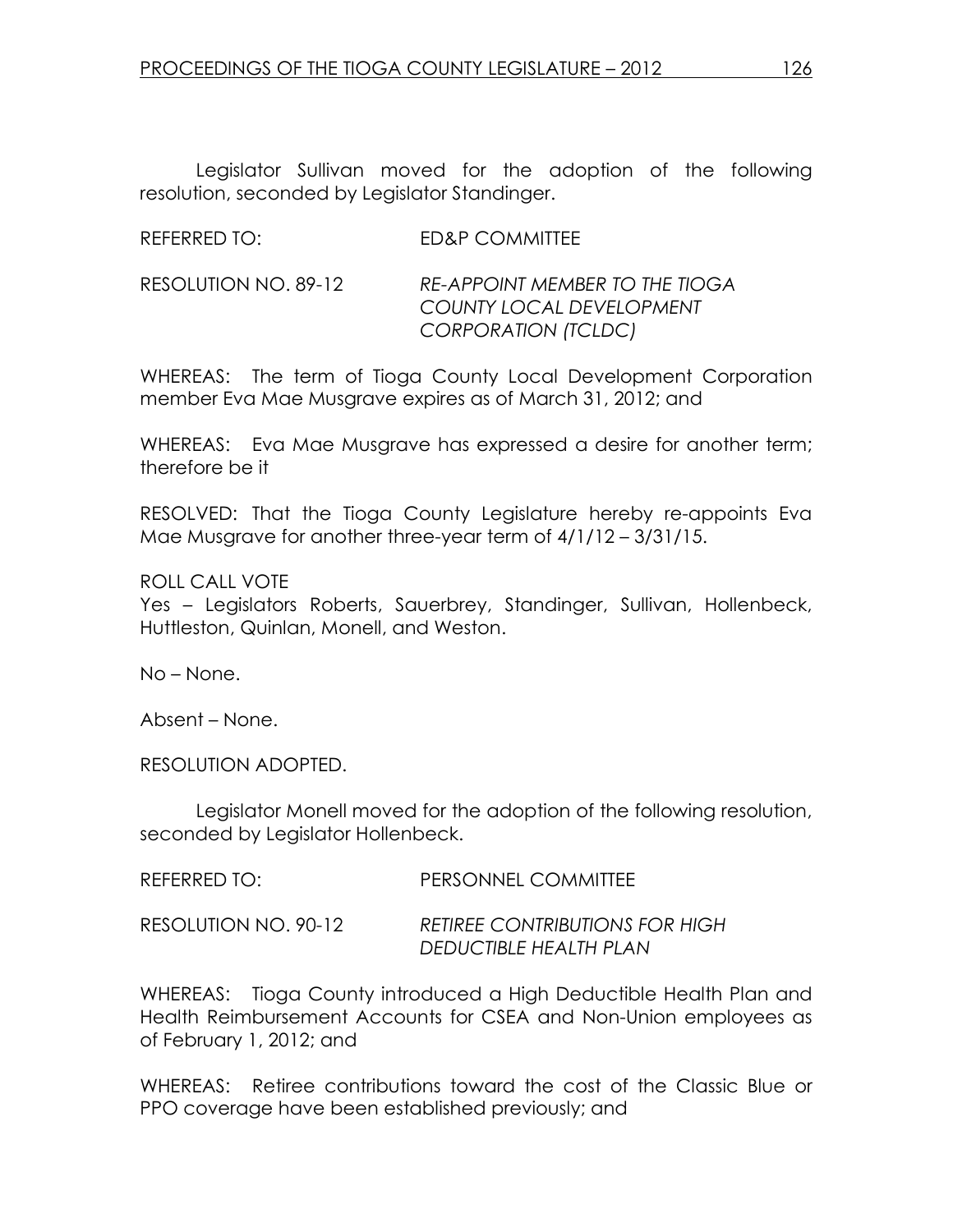WHEREAS: Retiree contributions toward the cost of the High Deductible Health Plan in 2012 needs to be established; therefore be it

RESOLVED: That effective March 1, 2012, any retiree who is covered by County Policy 3, Section IV.A shall be required to pay 4½ % of the Individual Premium or 2½ % of the Family Premium; and be it further

RESOLVED: That a retiree enrolled in the High Deductible Health Plan with a retirement date during 2012 shall have the remaining balance of his/her Health Reimbursement Account available through December 31, 2012; and be it further

RESOLVED: That if, as of January 1, 2013, the High Deductible Health Plan or Health Reimbursement Account is no longer available or is changed in any way, those retirees enrolled in the High Deductible Health Plan and Health Reimbursement Accounts during 2012 shall be allowed to enroll as of January 1, 2013 in whatever plan(s) are available to retirees as of January 1, 2013.

## ROLL CALL VOTE

Yes – Legislators Roberts, Sauerbrey, Standinger, Sullivan, Hollenbeck, Huttleston, Quinlan, Monell, and Weston.

No – None.

Absent – None.

RESOLUTION ADOPTED.

 Legislator Huttleston moved for the adoption of the following resolution, seconded by Legislator Hollenbeck.

| REFERRED TO:         | HEALTH & HUMAN SERVICES COMMITTEE<br>PERSONNEL COMMITTEE                      |
|----------------------|-------------------------------------------------------------------------------|
| RESOLUTION NO. 91-12 | CREATE AND FILL TWO PART-TIME MAIL<br><b>CLERK POSITIONS</b><br>PUBLIC HEALTH |

WHEREAS: Tioga County Health and Human Service (HHS) departments oversee the county-wide courier and mail metering processes through the current two part-time Mail Clerk positions; and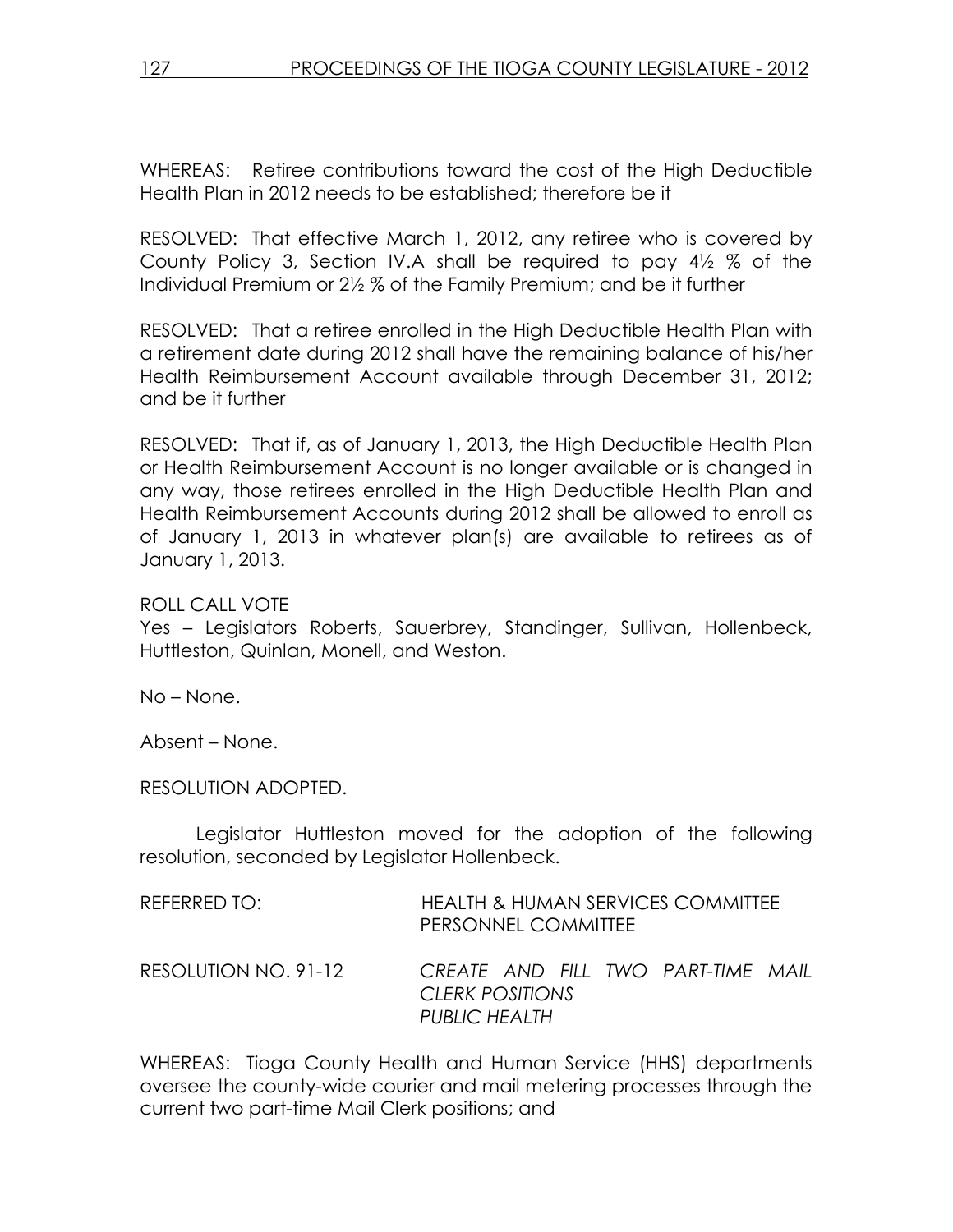WHEREAS: Whenever either of the current two part-time Mail Clerks are absent, the responsibility for the tasks falls to one of the three HHS department staff to complete; and

WHEREAS: The HHS staff responsible to cover these county-wide functions are currently pulled from their higher salary grade level work, resulting in reductions in staffing in the various areas of the HHS departments; and

WHEREAS: The current two part-time Mail Clerk positions are categorized under the Public Health Department's head count; and

WHEREAS: The HHS departments desire to create and fill two part-time Mail Clerk positions to serve as substitutes in the absence of the current two part-time Mail Clerks for efficiency in operations; and

WHEREAS: No additional costs are associated with the creating/filling of the part-time Mail Clerk positions due to their being substitutes and being paid only when they are called into work (with no additional benefits offered to part-time positions) coupled with the fact the existing Mail Clerk positions are part-time hourly and therefore only paid for hours worked; and

WHEREAS: Legislative approval is required to create any new position within a Tioga County Department; and

WHEREAS: The Personnel Officer has reviewed the headcount for 2012 submitted by the Public Health Director; therefore be it

RESOLVED: That two positions of part-time Mail Clerk in the Public Health Department be created (and filled) effective March 14, 2012, at an hourly rate of \$11.32; and be it further

RESOLVED: That as a result of creating the two part-time positions, the 2012 authorized headcount for the Public Health Department for part-time positions will change from 10 to 12.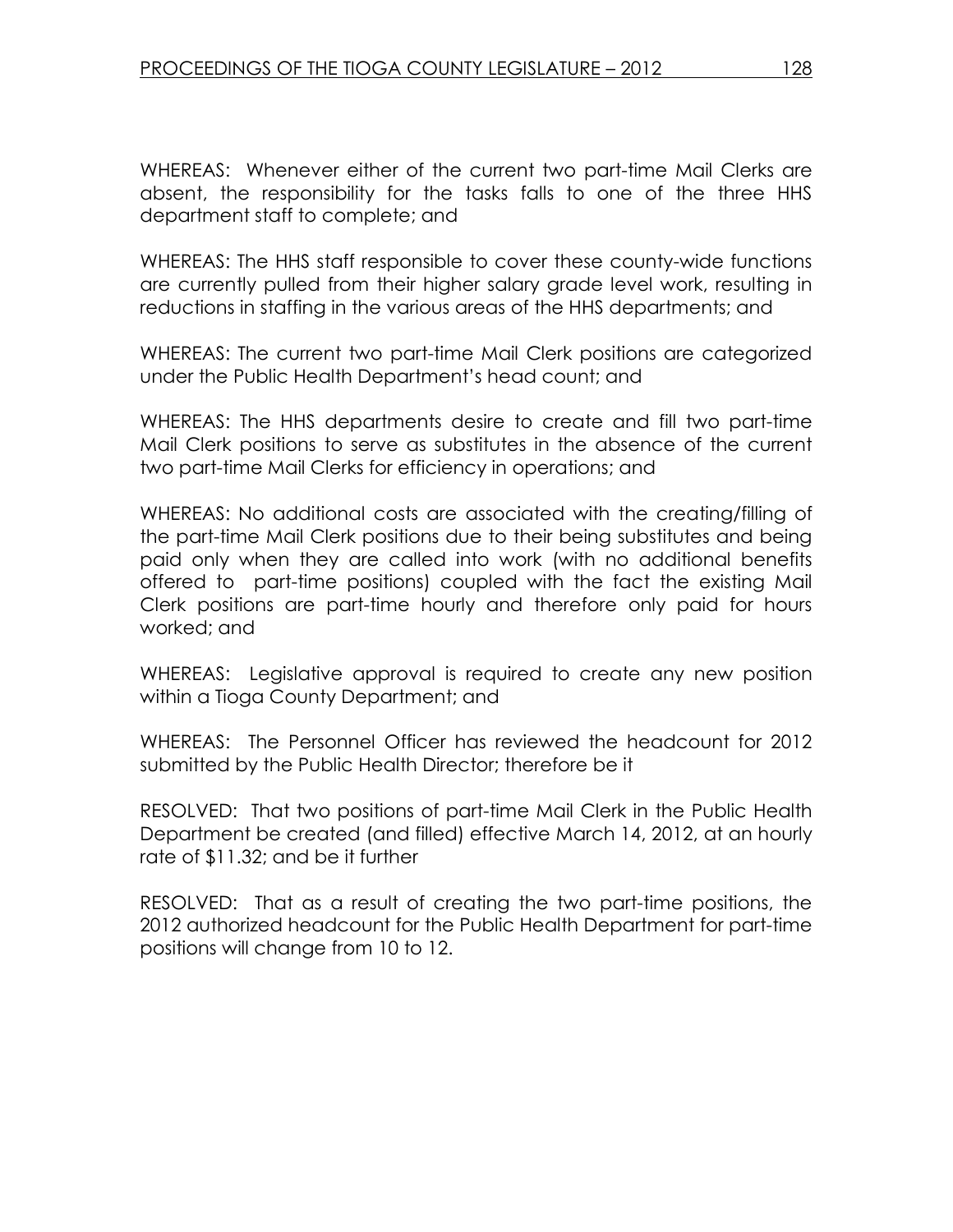ROLL CALL VOTE Yes – Legislators Roberts, Sauerbrey, Standinger, Sullivan, Hollenbeck, Huttleston, Quinlan, Monell, and Weston.

No – None.

Absent – None.

RESOLUTION ADOPTED.

 Legislator Huttleston moved for the adoption of the following resolution, seconded by Legislator Hollenbeck.

| REFERRED TO:       | <b>HEALTH &amp; HUMAN SERVICES COMMITTEE</b><br>PERSONNEL COMMITTEE                                                                        |
|--------------------|--------------------------------------------------------------------------------------------------------------------------------------------|
| RESOLUTION NO. -12 | REQUEST WAIVER OF 90-DAY HOLD;<br>AUTHORIZE BACKFILL OF VACANT FULL-TIME,<br><b>ACCOUNT CLERK-TYPIST POSITION</b><br><b>MENTAL HYGIENE</b> |

WHEREAS: Resolution 277-11 extended the 90-day hiring delay through December 31, 2012; and

WHEREAS: Deborah Caforio, Account Clerk-Typist, has submitted her resignation effective March 16, 2012; and

WHEREAS: The Account Clerk-Typist position provides essential office support; and

WHEREAS: The Director of Community Services abolished one clerical position as of December 31, 2011, leaving a bare minimum level of clerical staff; and

WHEREAS: The Mental Hygiene Department has extended work hours to cover due to the offering of evening appointments to clients; and

WHEREAS: The Director of Community Services wishes to ensure that support functions, client service, and accounting processes are not delayed due to this upcoming vacancy; therefore be it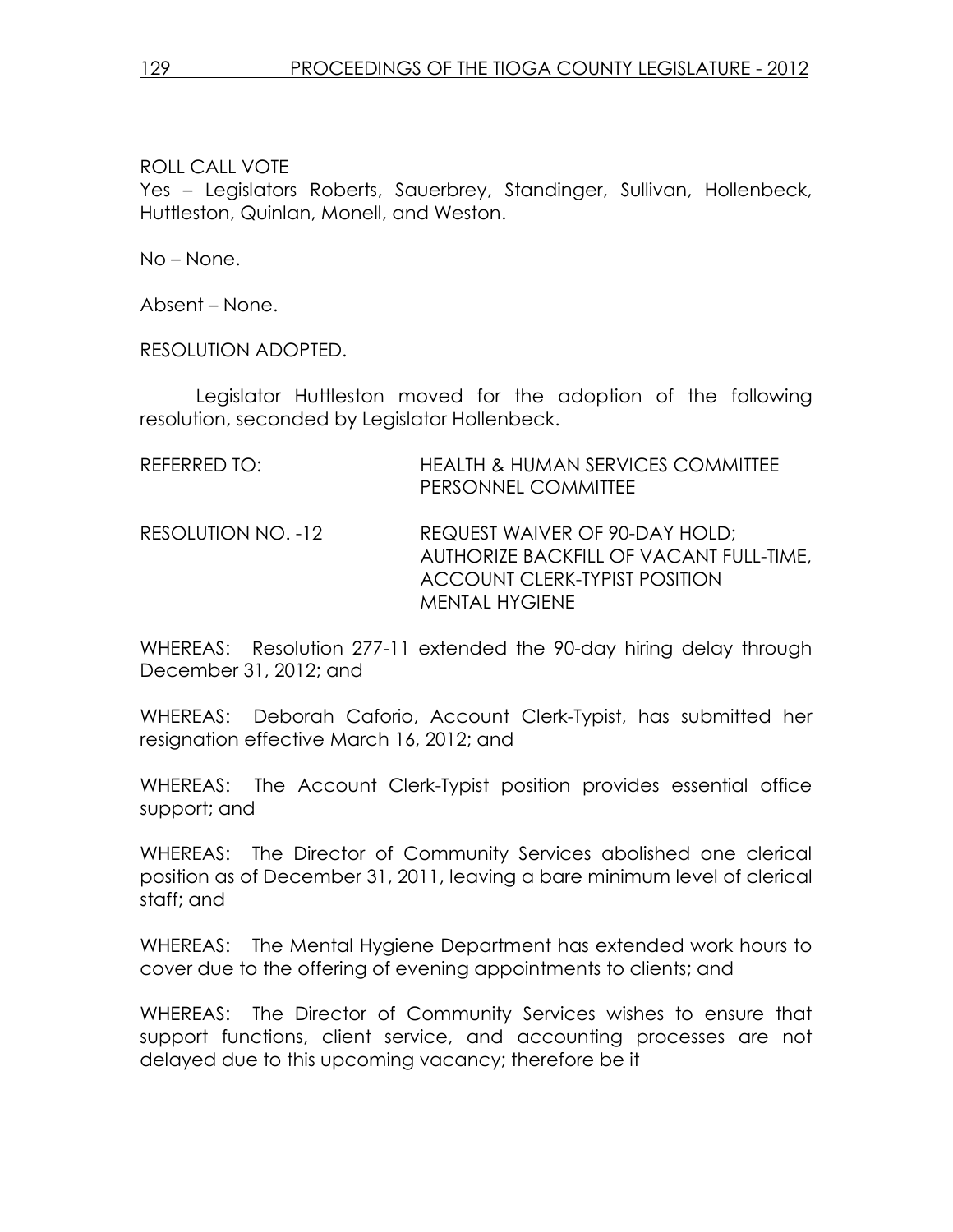RESOLVED: That the Director of Community Services is hereby granted a waiver from the 90-day hiring delay and is authorized to fill a full-time, Account Clerk-Typist vacancy from the appropriate civil service eligible list at an annual salary of 23,621 (CSEA Salary Grade IV) effective March 19, 2012.

ROLL CALL VOTE

Yes – Legislators Sauerbrey, Sullivan, Hollenbeck, and Huttleston.

No – Legislator Roberts, Standinger, Quinlan, Monell, and Weston

Absent – None.

RESOLUTION FAILED.

 Legislator Huttleston moved for the adoption of the following resolution, seconded by Legislator Hollenbeck.

| REFERRED TO:         | <b>HEALTH &amp; HUMAN SERVICES COMMITTEE</b><br>PERSONNEL COMMITTEE                                 |
|----------------------|-----------------------------------------------------------------------------------------------------|
| RESOLUTION NO. 92-12 | AUTHORIZE CREATION OF TEMPORARY,<br>PART TIME<br>PUBLIC HEALTH SANITARIAN POSITION<br>PUBLIC HEALTH |

WHEREAS: Legislative approval is required for the creation of any position within Tioga County; and

WHEREAS: A vacancy currently exists for a Public Health Sanitarian position within the Environmental Health unit of the Public Health Department due to the retirement of David Rolls effective March 2, 2012; and

WHEREAS: Due to limited staff within the Environmental Heath unit, the vacancy is causing an inability address important, on-going sanitation issues within Tioga County as well as causing a backlog of unfinished work which the prior incumbent was solely involved with at the time of his retirement; and